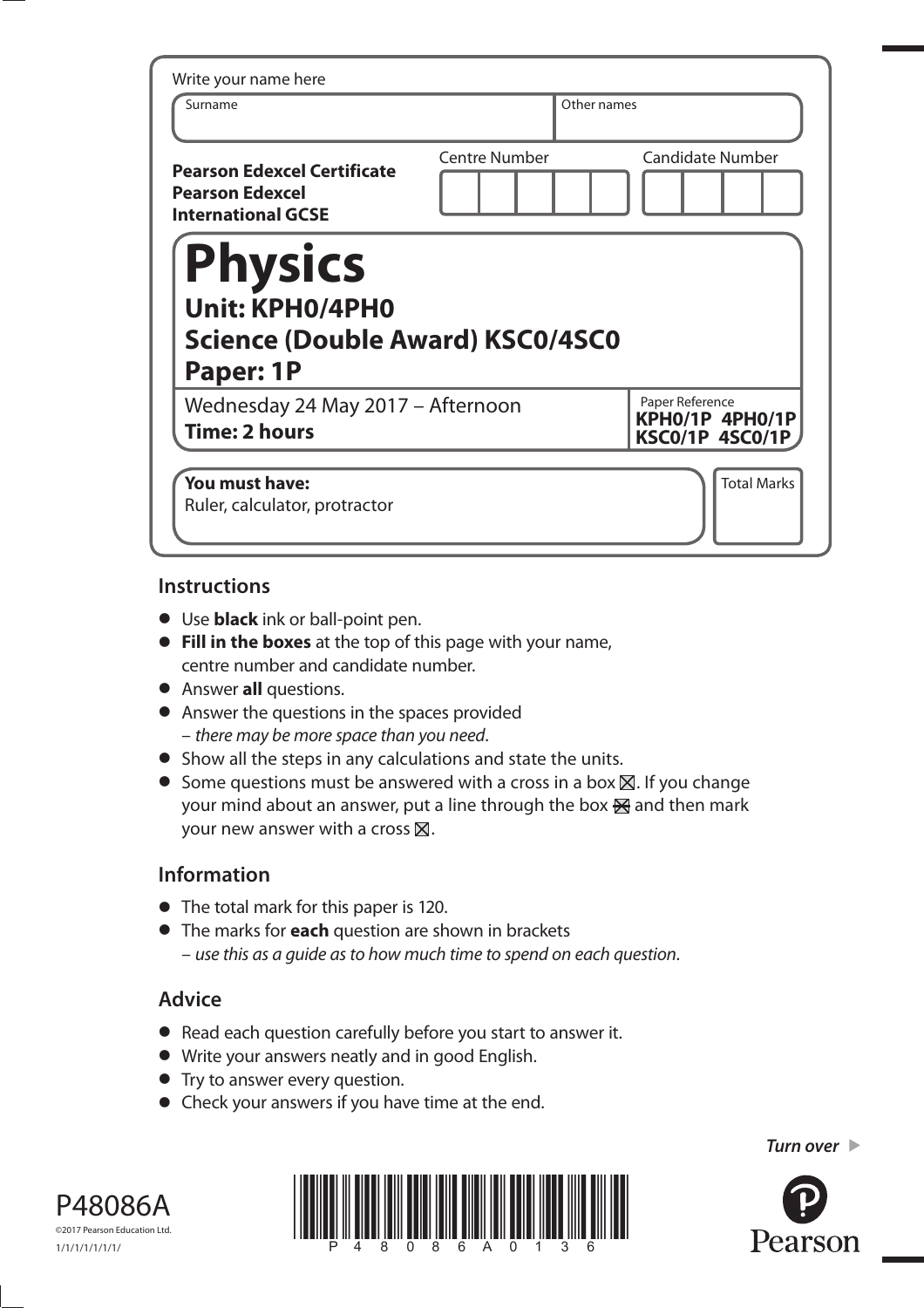| <b>EQUATIONS</b>                                                             |                                       |
|------------------------------------------------------------------------------|---------------------------------------|
| You may find the following equations useful.                                 |                                       |
| energy transferred = current $\times$ voltage $\times$ time                  | $E = I \times V \times t$             |
| pressure $\times$ volume = constant                                          | $p_1 \times V_1 = p_2 \times V_2$     |
| $frequency = \frac{1}{time period}$                                          | $f=\frac{1}{T}$                       |
| $power = \frac{work \, done}{time \, taken}$                                 | $P = \frac{W}{t}$                     |
| energy transferred<br>$power = \frac{1}{time taken}$                         | $P = \frac{W}{t}$                     |
| $2\pi \times$ orbital radius<br>orbital speed = $\frac{2\pi}{2}$ time period | $v = \frac{2 \times \pi \times r}{T}$ |

Where necessary, assume the acceleration of free fall,  $g = 10 \text{ m/s}^2$ .



DO NOT WRITE IN THIS AREA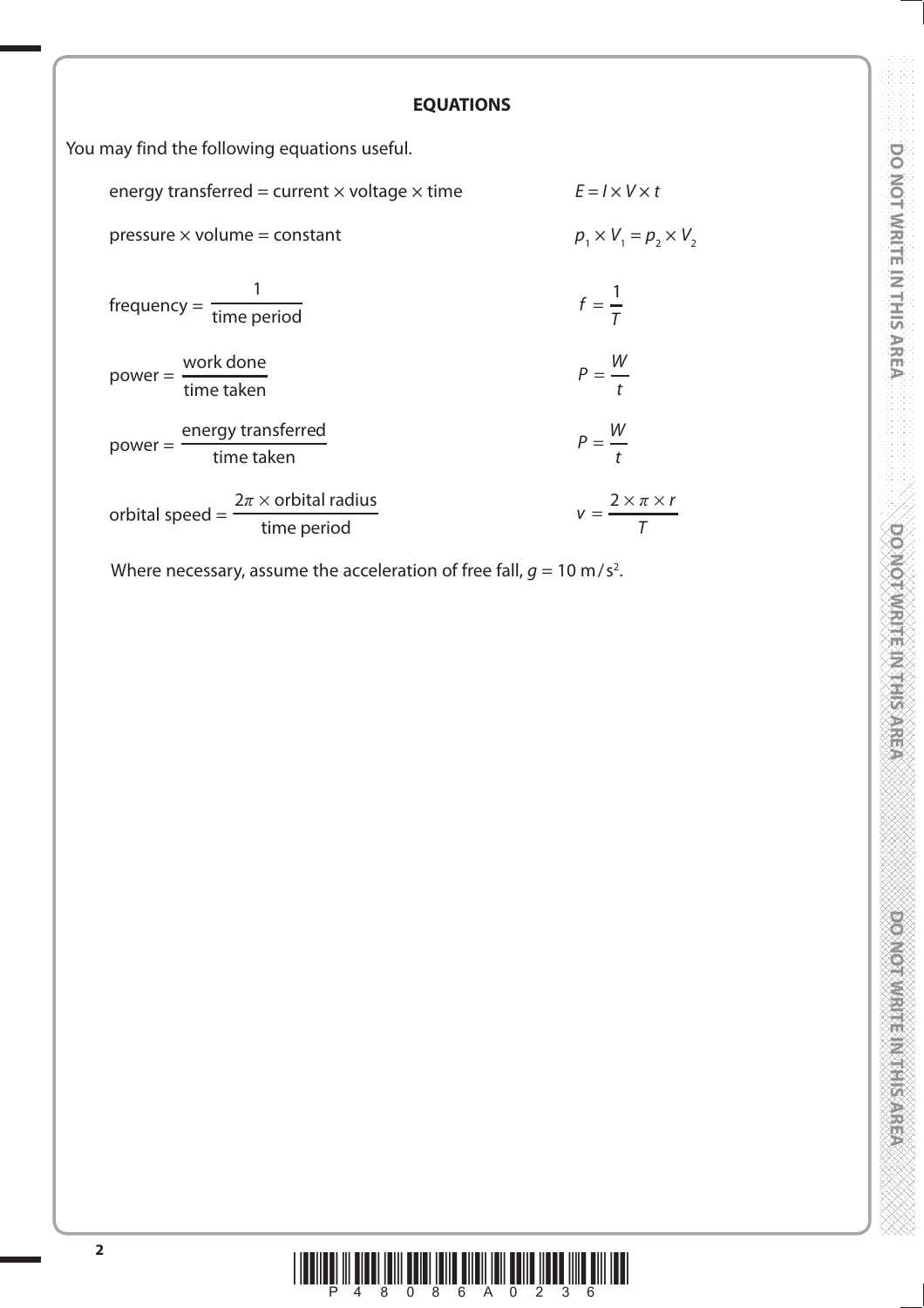



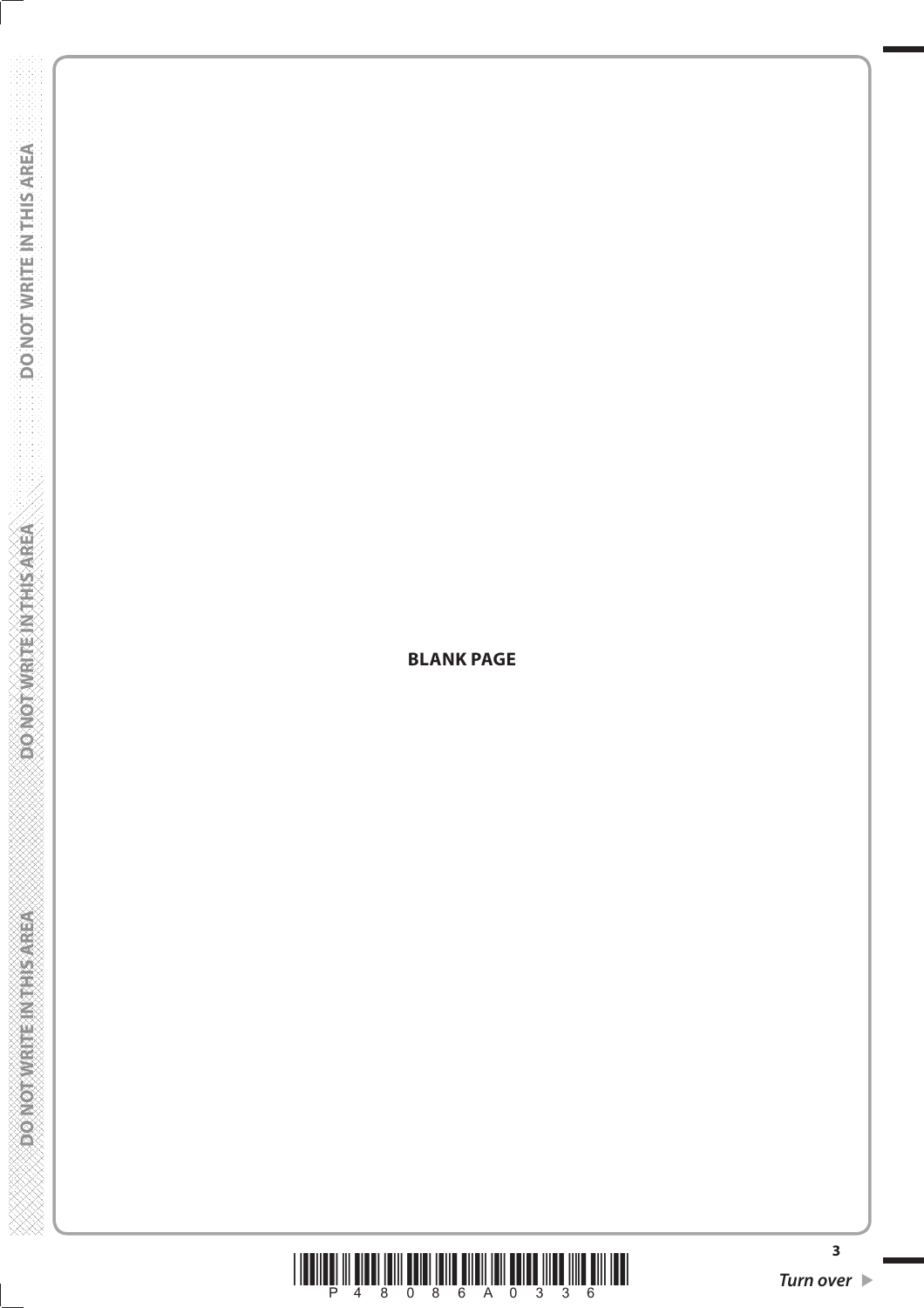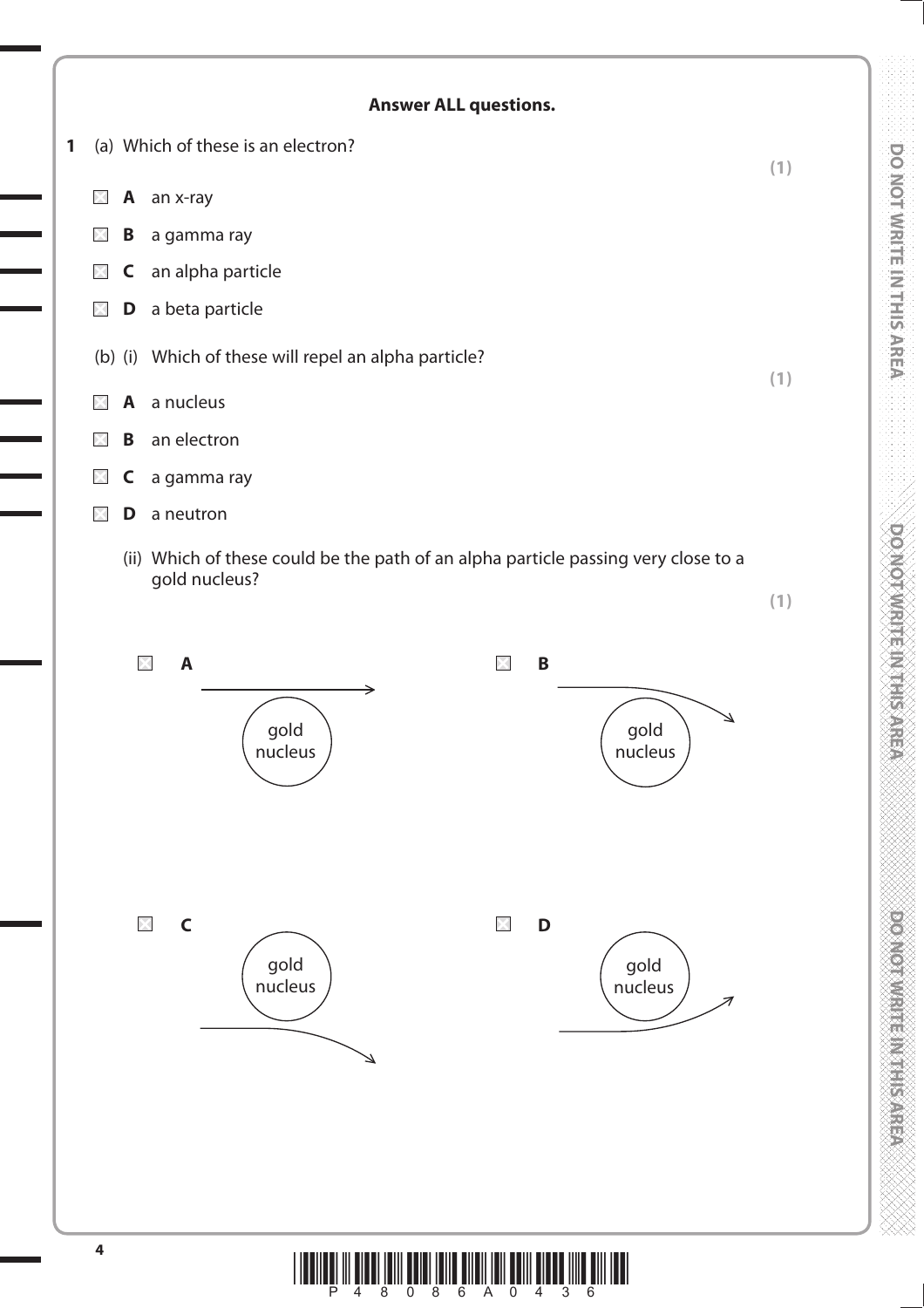(iii) The diagram shows how the different parts of the body affect the radiation from four radioactive sources, A, B, C and D.

Which source only emits alpha particles?



(iv) Which of these properties is the reason for using alpha particles in a smoke detector?

- **A** high ionising ability
- **B** low mass
- **C** short half-life
- **D** long range

**(Total for Question 1 = 5 marks)**



**5**

**DO NOT WRITE IN THIS AREA** 

**(1)**

**(1)**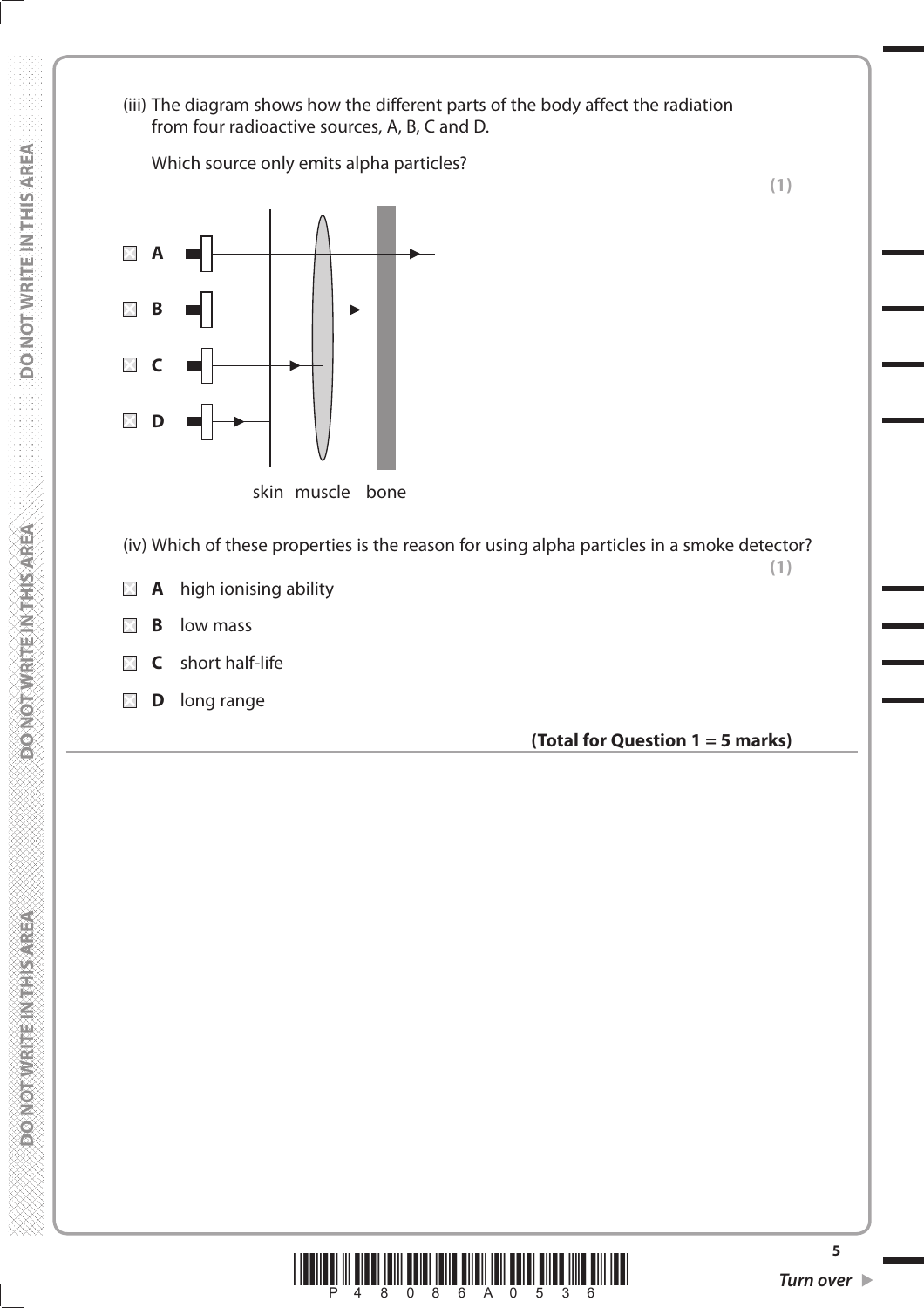

<u>mini mito ali in mini in mito mini mini mini mini mini m</u>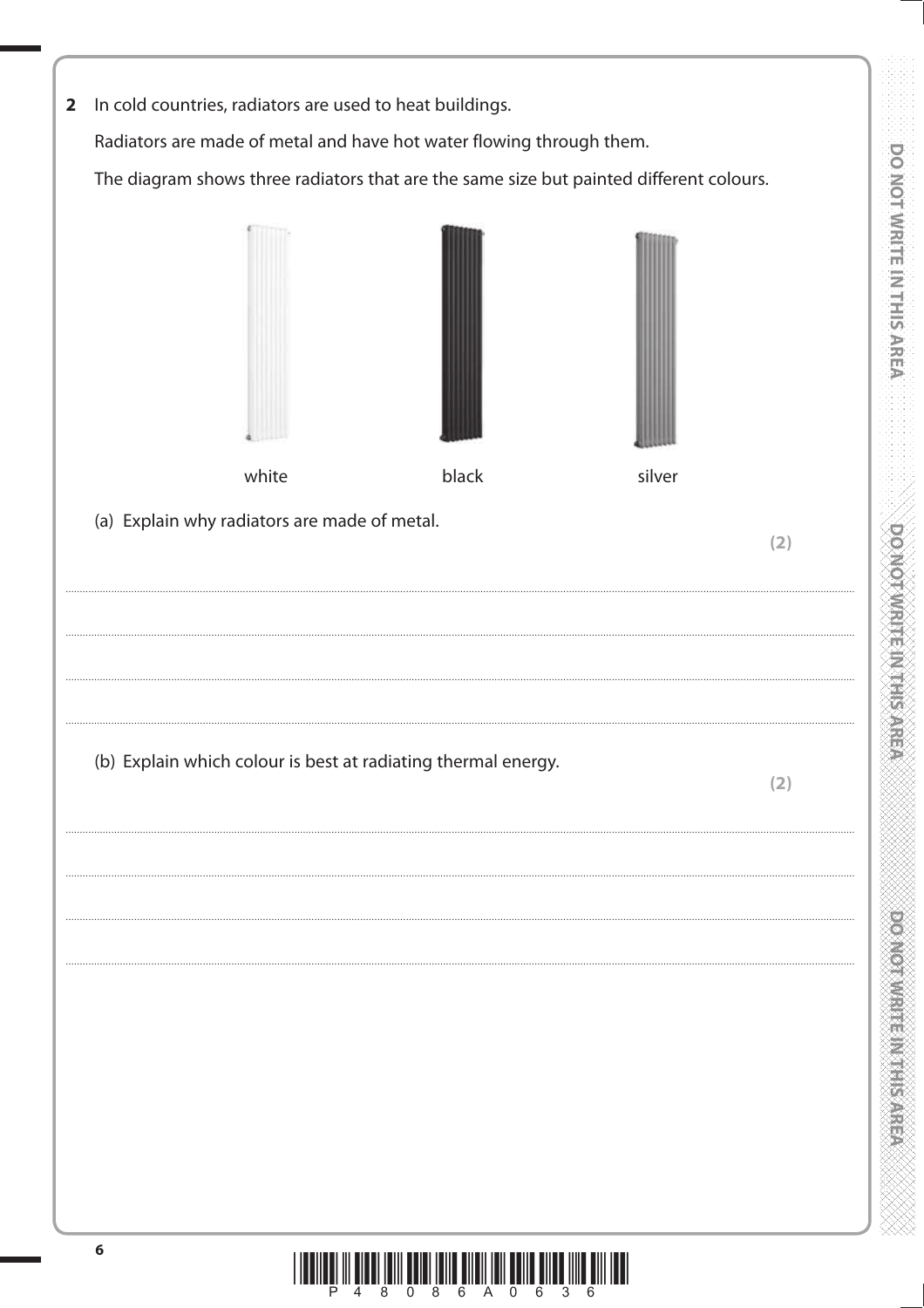- (c) A radiator also transfers thermal energy by convection.
	- (i) Explain how convection heats a room.

**DO NOT WRITE IN THIS AREA** 

**DONOT WRITEIN THIS AREA** 

*<u>RESPERING BRIGHTSON CONT</u>* 

You may draw a diagram to help your answer.

 $(4)$ 

(ii) Suggest how a radiator can be designed to help maximise heat transfer by convection.

(Total for Question 2 = 9 marks)

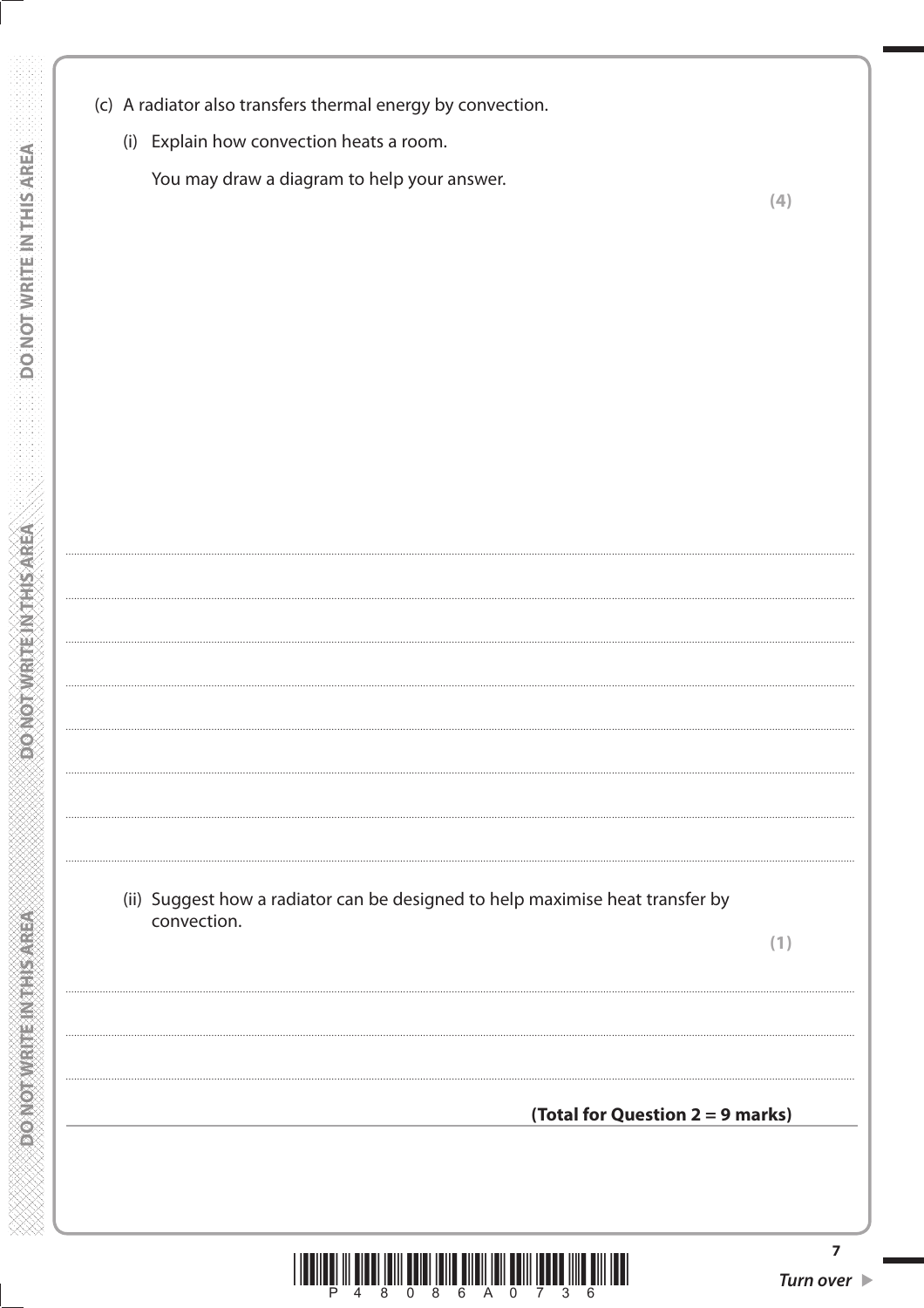| gamma<br>rays | x-rays                                      | visible<br>light                                                                  | infrared<br>waves | microwaves | radio<br>waves |
|---------------|---------------------------------------------|-----------------------------------------------------------------------------------|-------------------|------------|----------------|
|               | (a) Name the missing part of this spectrum. |                                                                                   |                   |            | (1)            |
|               |                                             | (b) Which part of this spectrum has the shortest wavelength?                      |                   |            | (1)            |
|               | increasing wavelength.                      | (c) Explain how the frequency of electromagnetic waves in free space differs with |                   |            | (2)            |
|               | (d) Microwaves are used to heat food.       | State another part of the spectrum that is used to heat food.                     |                   |            | (1)            |
|               |                                             |                                                                                   |                   |            |                |
|               |                                             |                                                                                   |                   |            |                |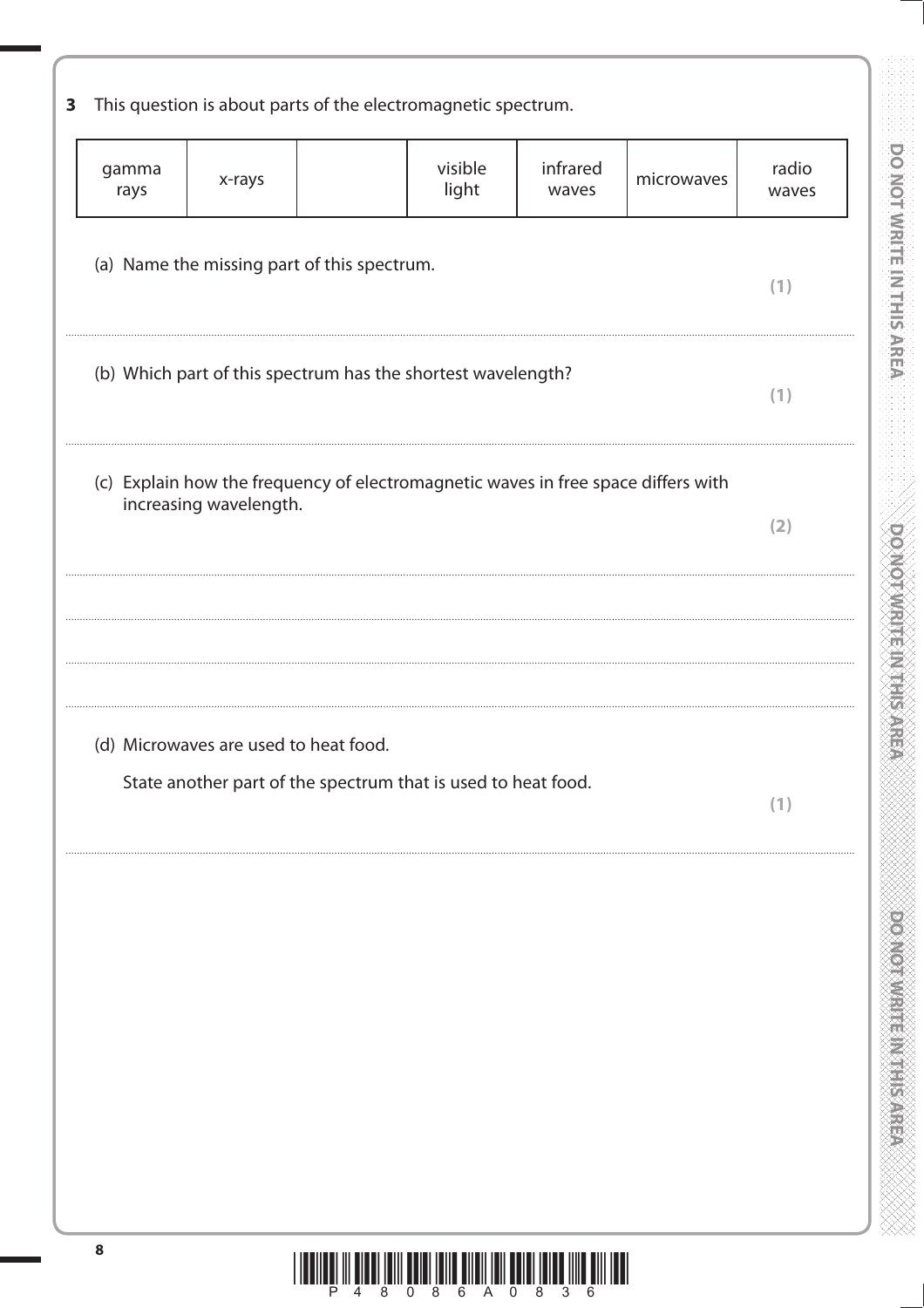(e) Microwaves are used at airports to detect aeroplanes.

**DO NOT WRITE IN THIS AREA** 

**DONOT WRITEIN THIS AREA** 

**MEET ASSESSED AND AN ANONY OF A** 

A microwave beam is emitted from a large rotating aerial and reflected back off the metal surface of the aeroplane.

|                                | <b>And Occasional Community Office</b> |
|--------------------------------|----------------------------------------|
| €                              |                                        |
| rotating aerial<br>100000<br>. |                                        |

(i) Explain how microwaves are used to find the distance to an aeroplane.

 $(3)$ 

(ii) Suggest why it is important for the aerial to rotate through a full circle every two seconds.

(Total for Question 3 = 9 marks)

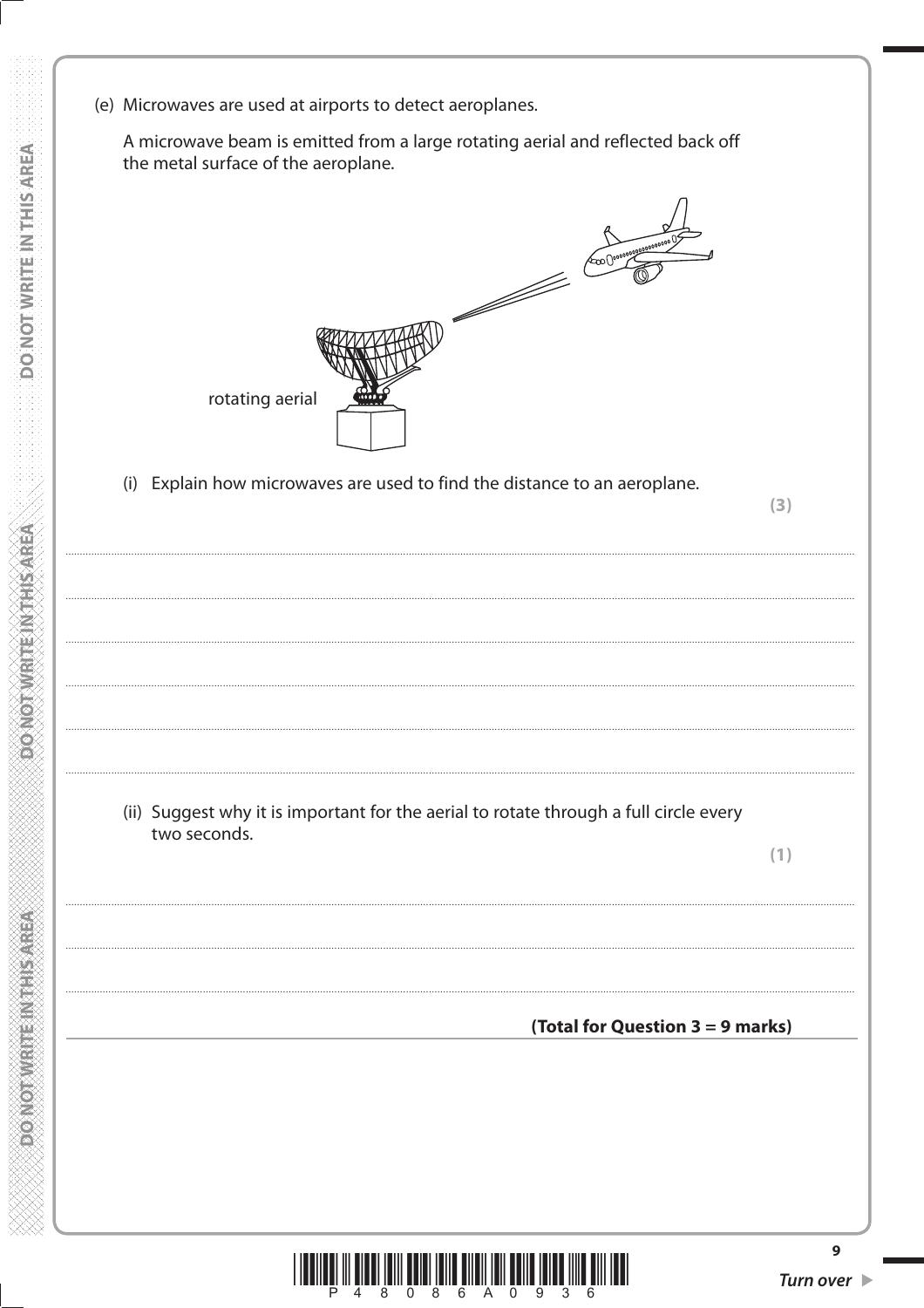| Explain the meaning of each term. |     |
|-----------------------------------|-----|
| (i) insulated wire                | (1) |
|                                   |     |
| (ii) 5 A fuse                     | (2) |
|                                   |     |
| (iii) earthed                     | (2) |
|                                   |     |
| (iv) double insulated             | (2) |
|                                   |     |
|                                   |     |
|                                   |     |
|                                   |     |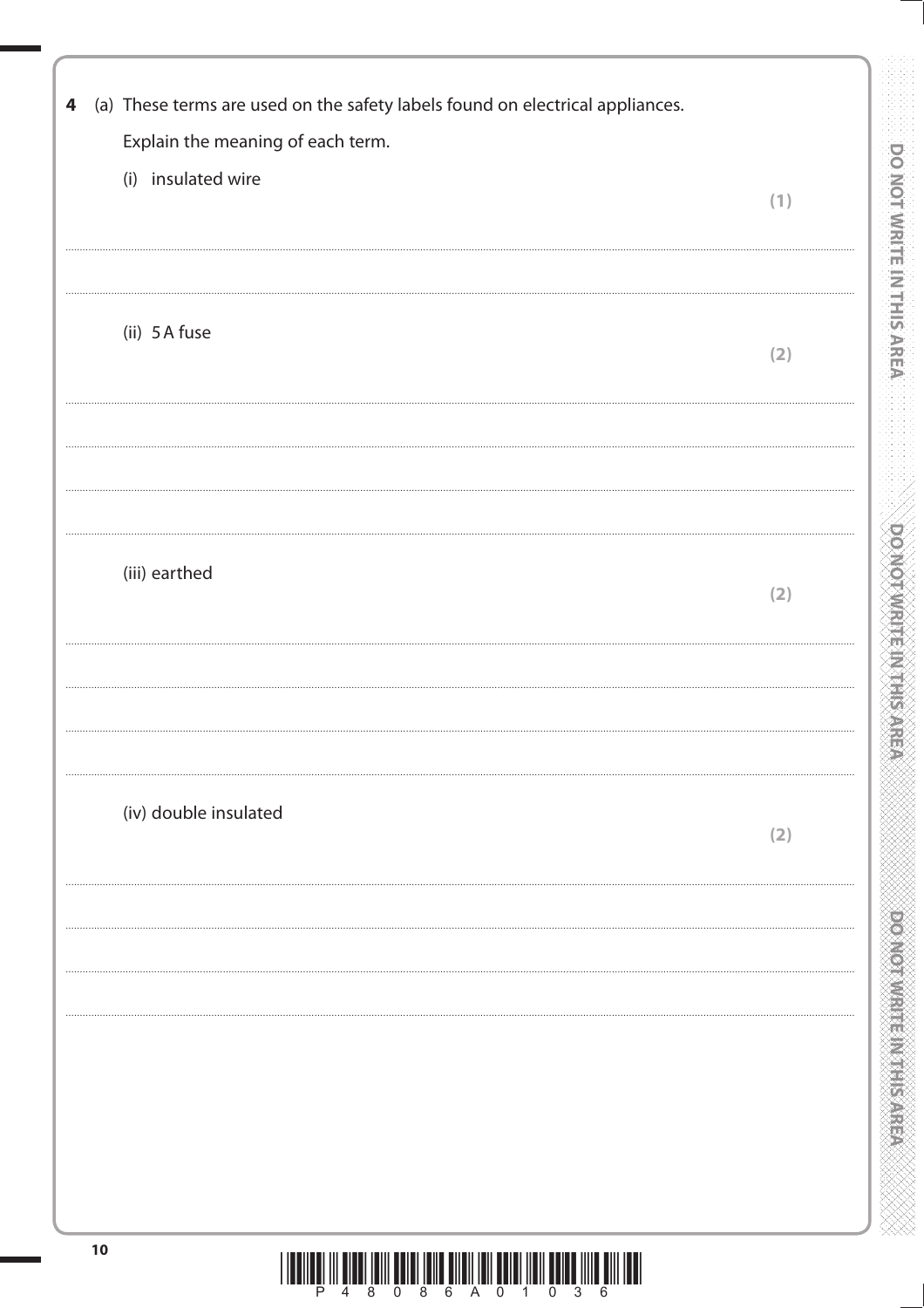|                                  | (b) Circuit breakers are often used instead of fuses. |     |
|----------------------------------|-------------------------------------------------------|-----|
|                                  | Give two advantages of using a circuit breaker.       | (2) |
|                                  | 1                                                     |     |
| <b>DO NOT WRITE IN THIS AREA</b> | 2 <sup>1</sup>                                        |     |
|                                  |                                                       |     |
|                                  | (Total for Question 4 = 9 marks)                      |     |
|                                  |                                                       |     |
|                                  |                                                       |     |
| O NOTWARE MAHISAREA              |                                                       |     |
|                                  |                                                       |     |
|                                  |                                                       |     |
| ☎                                |                                                       |     |
|                                  |                                                       |     |
|                                  |                                                       |     |
|                                  |                                                       |     |
| <b>PONOXWATEMATISMS</b>          |                                                       |     |
|                                  |                                                       |     |
|                                  |                                                       |     |
|                                  |                                                       |     |
|                                  |                                                       | 11  |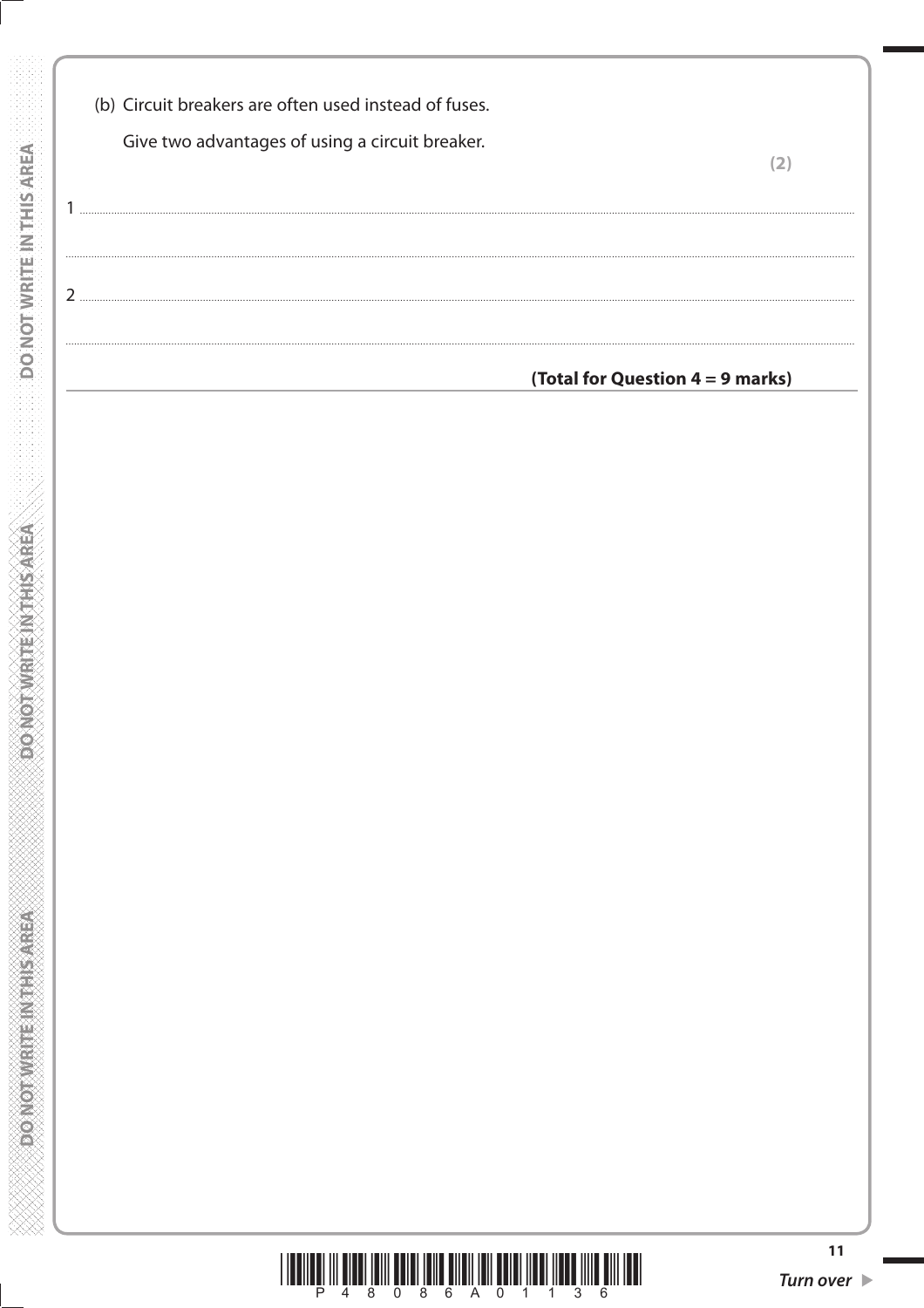| (a) The diagram shows stages in electricity generation at a nuclear power station.<br>town |     |
|--------------------------------------------------------------------------------------------|-----|
| control<br>boiler<br>rods<br>generator<br>ှcoolant<br>turbine<br>reactor<br>condenser      |     |
| Describe the energy transfers that take place in this power station.                       | (4) |
|                                                                                            |     |
|                                                                                            |     |
|                                                                                            |     |
|                                                                                            |     |
|                                                                                            |     |
|                                                                                            |     |
|                                                                                            |     |
|                                                                                            |     |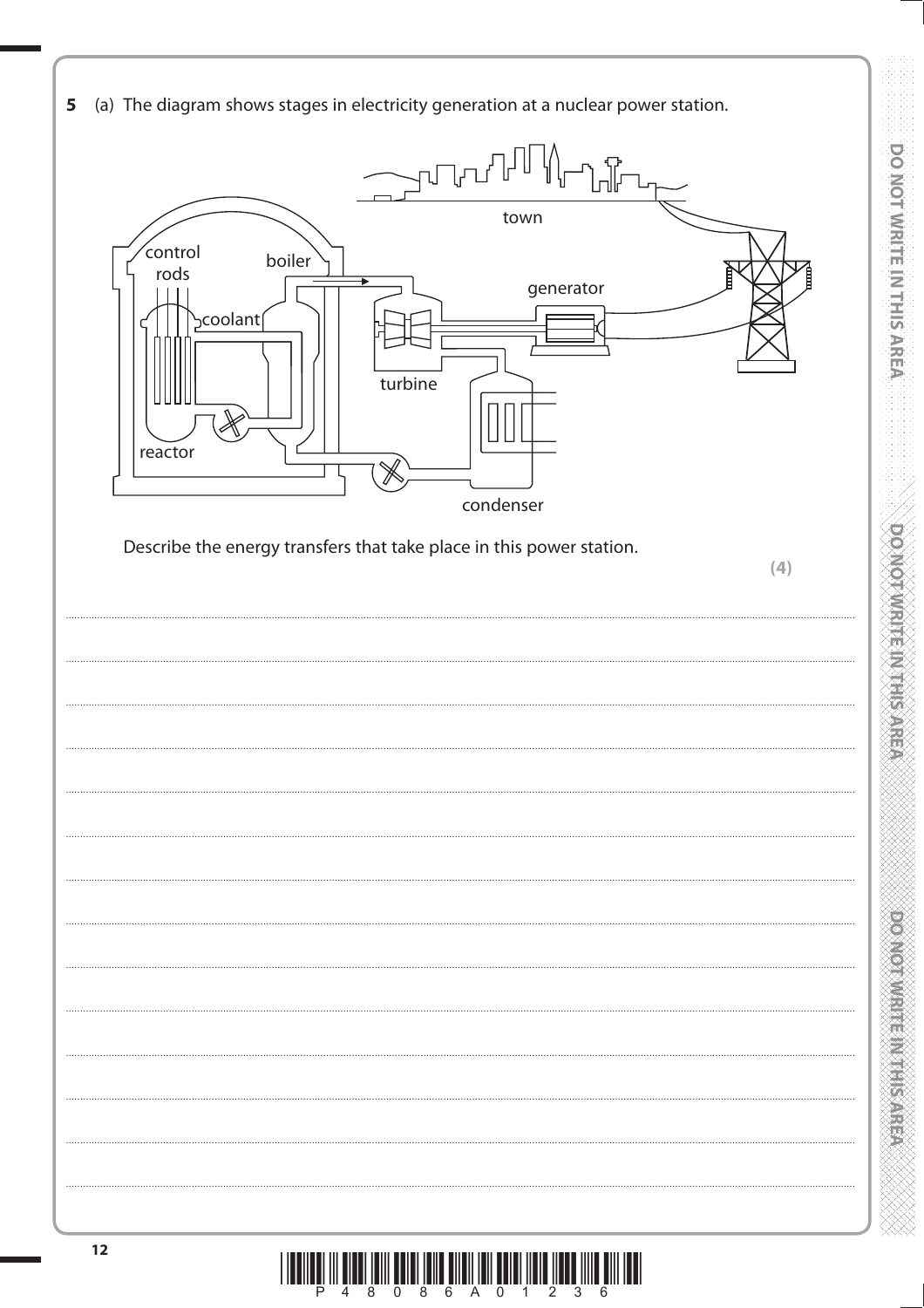- **DO NOT WRITE IN THIS AREA DO NOT WRITE IN THIS AREA DO NOT WRITE IN THIS AREA DO NOT WRITE IN THIS AREA DO NOT WRITE IN THIS AREA DO NOT**
- (b) Which of these types of power station uses gravitational potential energy to generate electricity?
- **(1)**

**(1)**

- **A** wind farm
- **B** geothermal power station
- **C** hydroelectric power station
- **D** coal-fired power station
- (c) Which of these types of power station transfers thermal energy to generate electricity?
- **A** coal-fired power station
- **B** solar farm
- **C** hydroelectric power station
- **D** wind farm

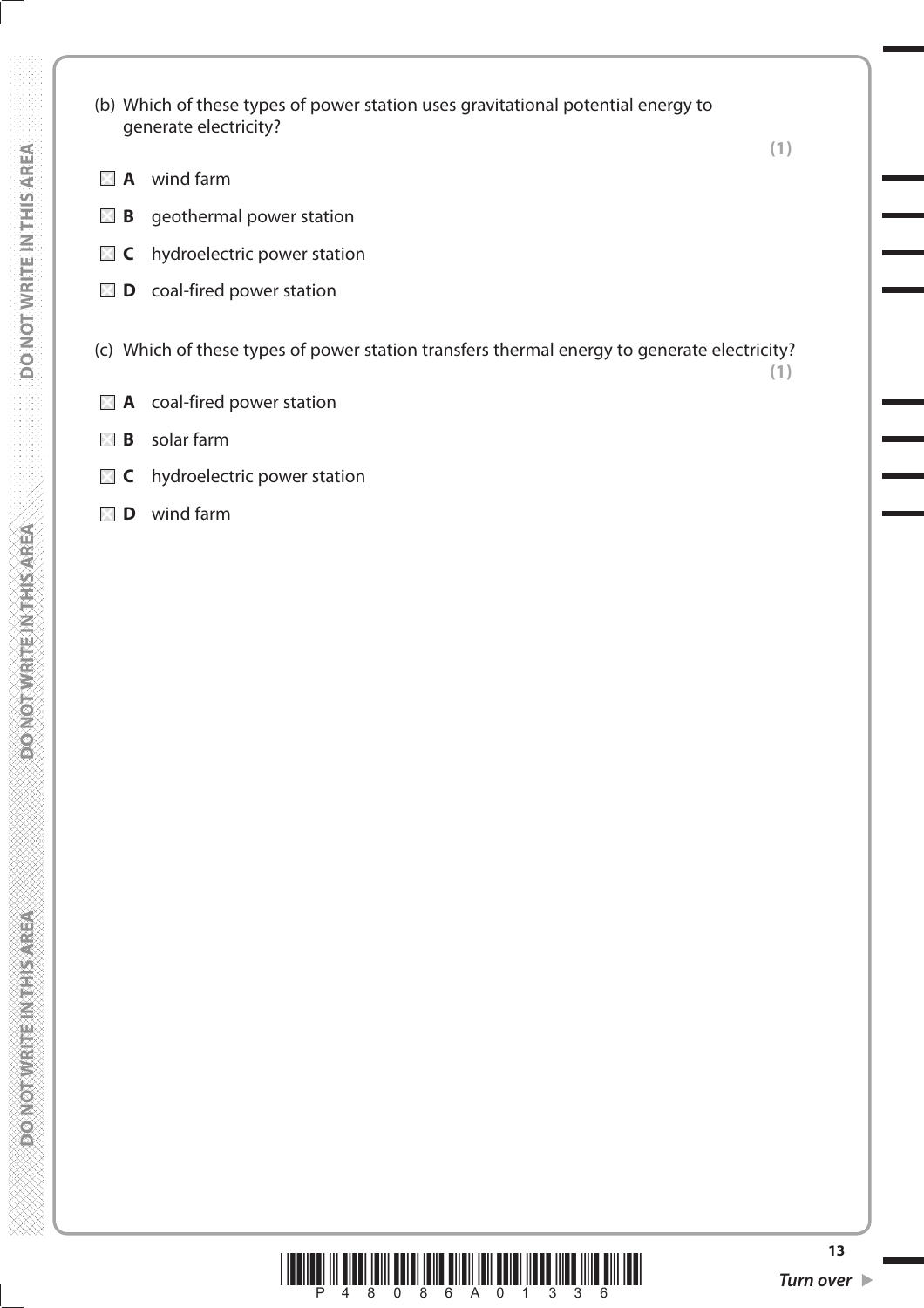(d) A power station needs an input of 188 J each second to operate a single 60 W lamp in a house.

The Sankey diagram shows what happens to the input energy at each stage.



**(Total for Question 5 = 10 marks)**

efficiency = ............................................



**DOOMOTIVE HIS SARE** 

**(1)**

**(1)**

**(2)**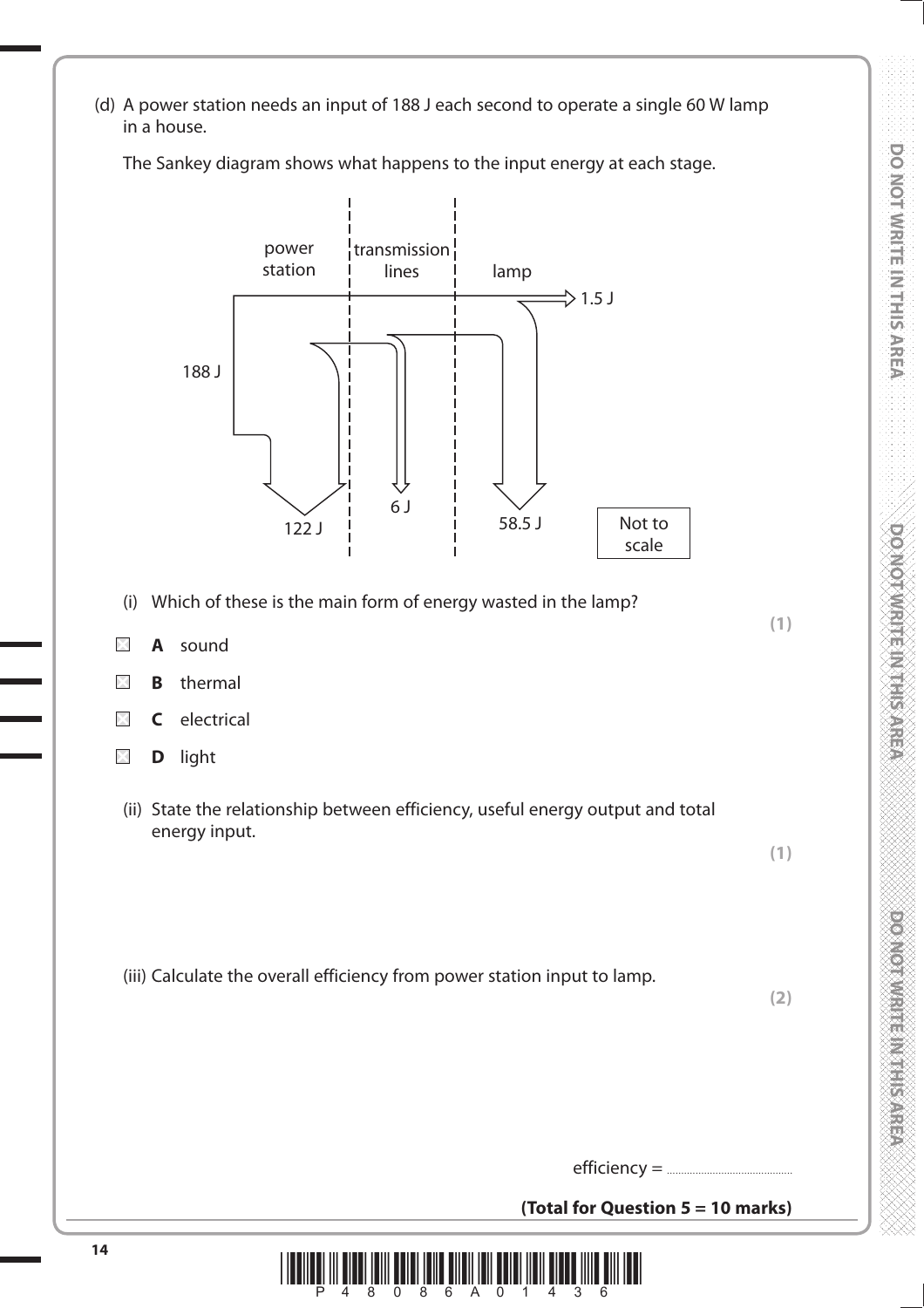**6** A student uses this apparatus to investigate how the current in an LDR (light-dependent resistor) varies with the intensity of light.



The student measures the current for a range of different intensities of light.

- (a) (i) State why the student takes her readings in a dark room.
	- (ii) The table lists three types of variable.

 Complete the table by giving an example of each type of variable for this investigation.

....................................................................................................................................................................................................................................................................................

....................................................................................................................................................................................................................................................................................

**(3)**

**(1)**

| <b>Type of variable</b> | <b>Example</b> |
|-------------------------|----------------|
| control                 |                |
| dependent               |                |
| independent             |                |
|                         |                |

**RESPONSIBING PRODUCTIONS** 

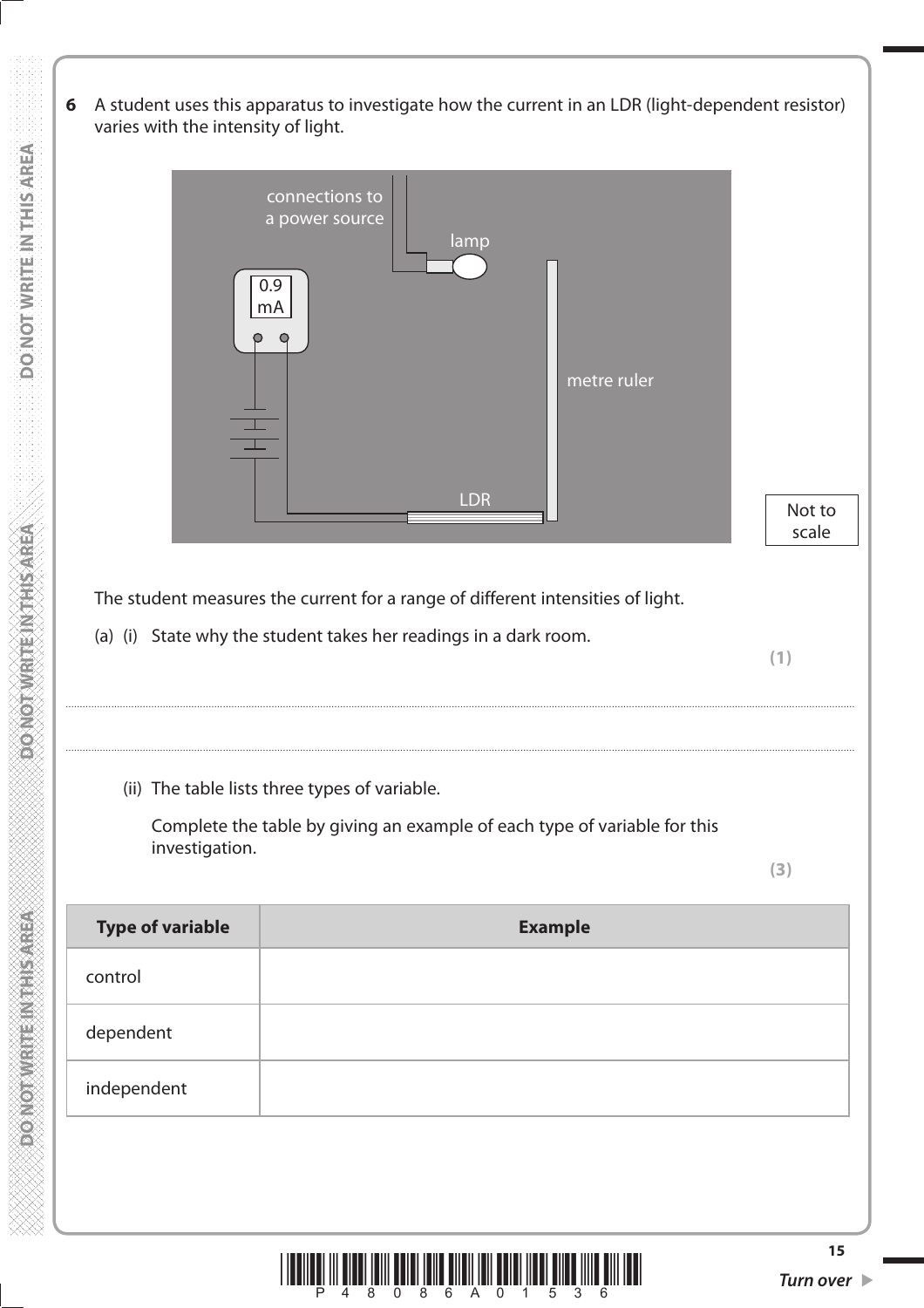**DOO YOU WELFARE WELFARE** 

**(1)**

**(1)**

(b) The table shows her results.

| <b>Distance</b>    | <b>Current in mA</b> |                |                |                          |
|--------------------|----------------------|----------------|----------------|--------------------------|
| from lamp<br>in cm | 1st<br>reading       | 2nd<br>reading | 3rd<br>reading | <b>Average</b><br>(mean) |
| 10                 | 100.1                | 102.8          | 109.6          | 104.2                    |
| 20                 | 26.9                 | 25.1           | 25.8           | 25.9                     |
| 30                 | 10.6                 | 10.7           | 11.7           | 11.0                     |
| 40                 | 6.1                  | 6.2            | 5.8            | 6.0                      |
| 50                 | 3.9                  | 16.0           | 3.8            | 7.9                      |
| 60                 | 2.9                  | 2.7            | 2.9            | 2.8                      |
| 80                 | 1.6                  | 1.5            | 1.5            | 1.5                      |

(i) One of her readings of current is anomalous.

Circle the anomalous reading in the table.

 (ii) Calculate the correct average current for the distance that has the anomalous reading.

correct average current = ....................................... mA

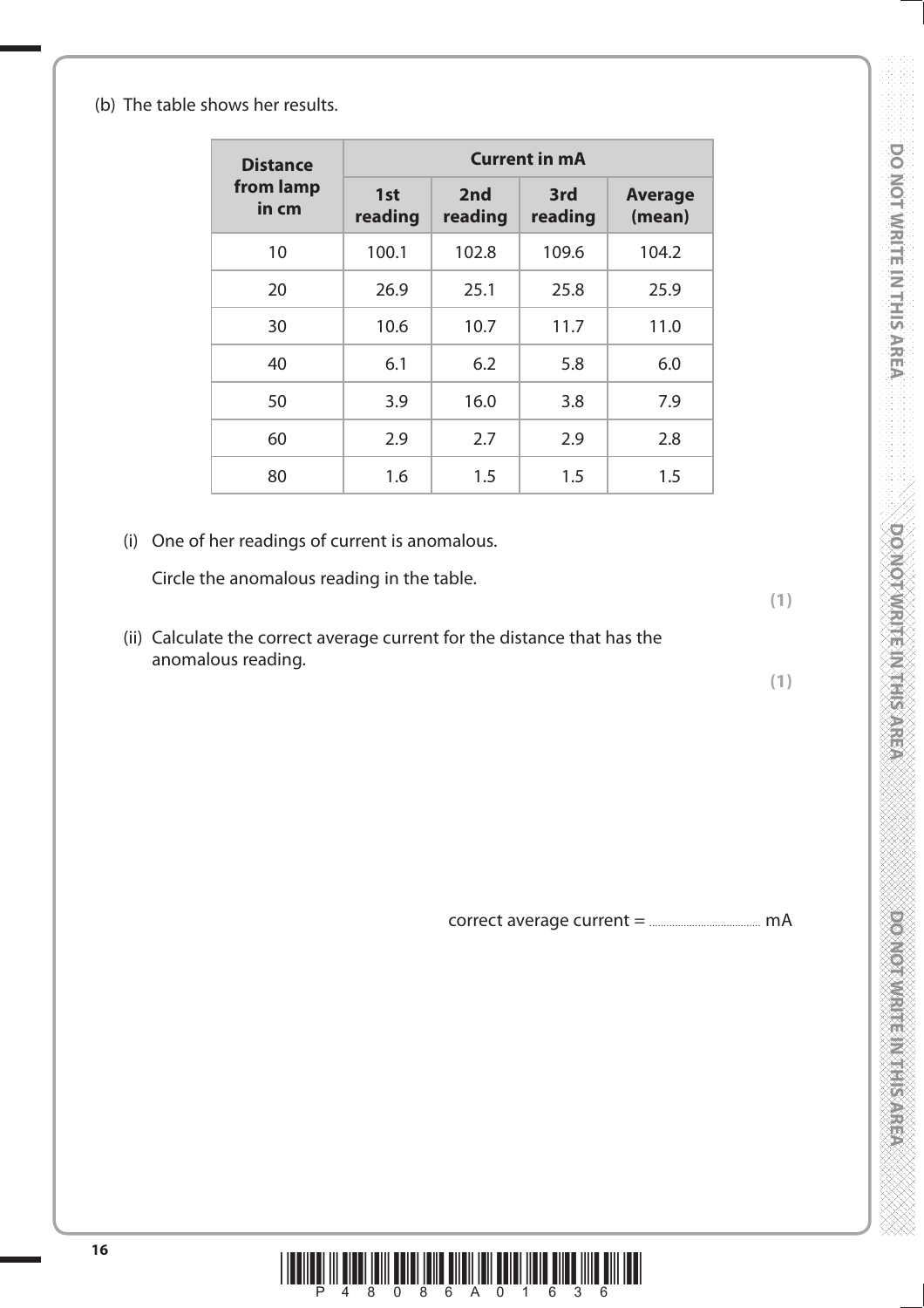

P  $\overline{4}$ 

**DO NOT WRITE IN THIS AREA** 

**DONOT WRITE IN THIS AREA** 

**PONOT WRITEINTHIS AREA**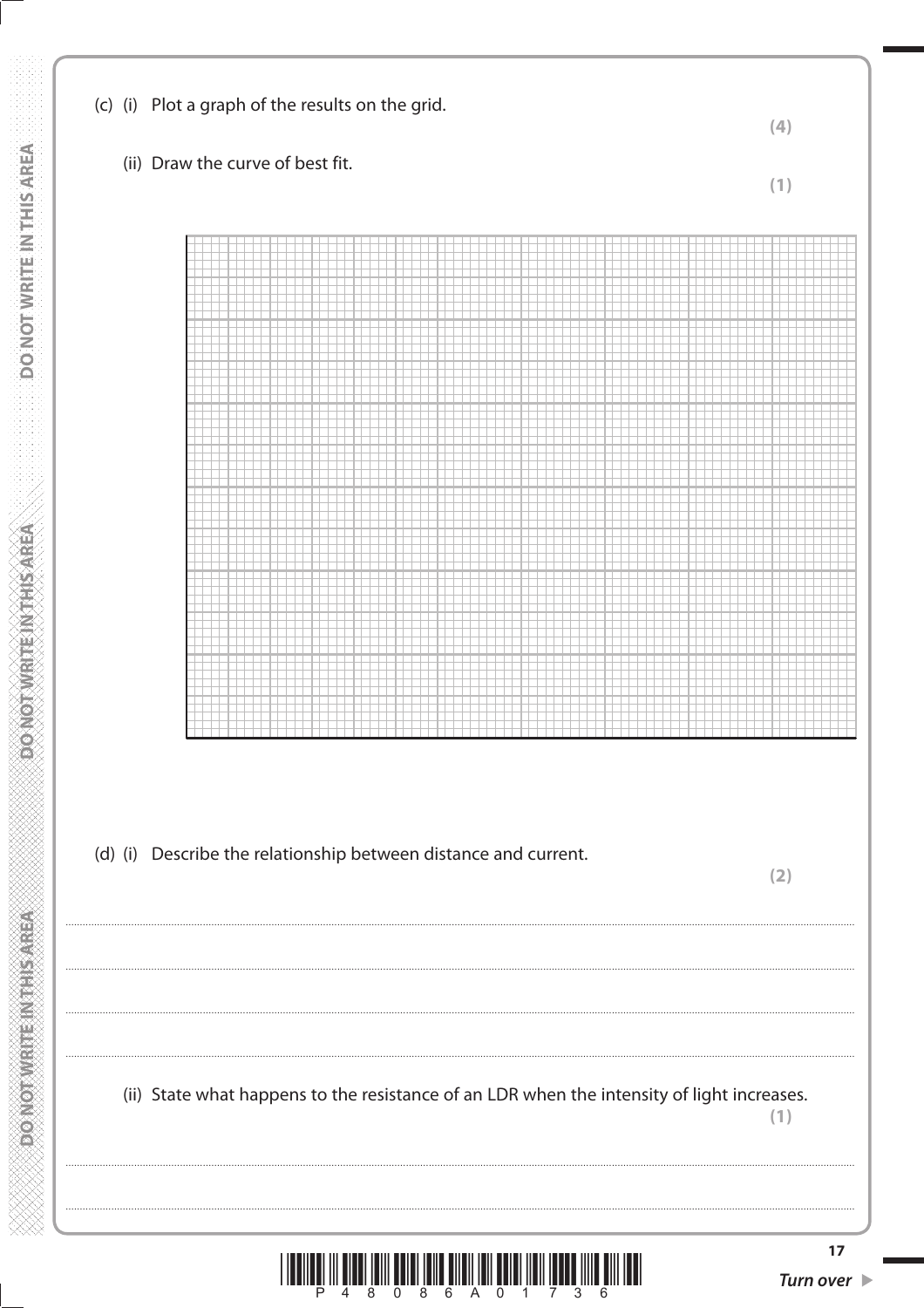| Explain how the curve of best fit would change. |                                   |
|-------------------------------------------------|-----------------------------------|
|                                                 | (2)                               |
|                                                 |                                   |
|                                                 |                                   |
|                                                 |                                   |
|                                                 |                                   |
|                                                 |                                   |
|                                                 | (Total for Question 6 = 16 marks) |
|                                                 |                                   |
|                                                 |                                   |
|                                                 |                                   |
|                                                 |                                   |
|                                                 |                                   |
|                                                 |                                   |
|                                                 |                                   |
|                                                 |                                   |
|                                                 |                                   |
|                                                 |                                   |
|                                                 |                                   |
|                                                 |                                   |
|                                                 |                                   |
|                                                 |                                   |
|                                                 |                                   |
|                                                 |                                   |
|                                                 |                                   |
|                                                 |                                   |
|                                                 |                                   |
|                                                 |                                   |
|                                                 |                                   |
|                                                 |                                   |
|                                                 |                                   |
|                                                 |                                   |
|                                                 |                                   |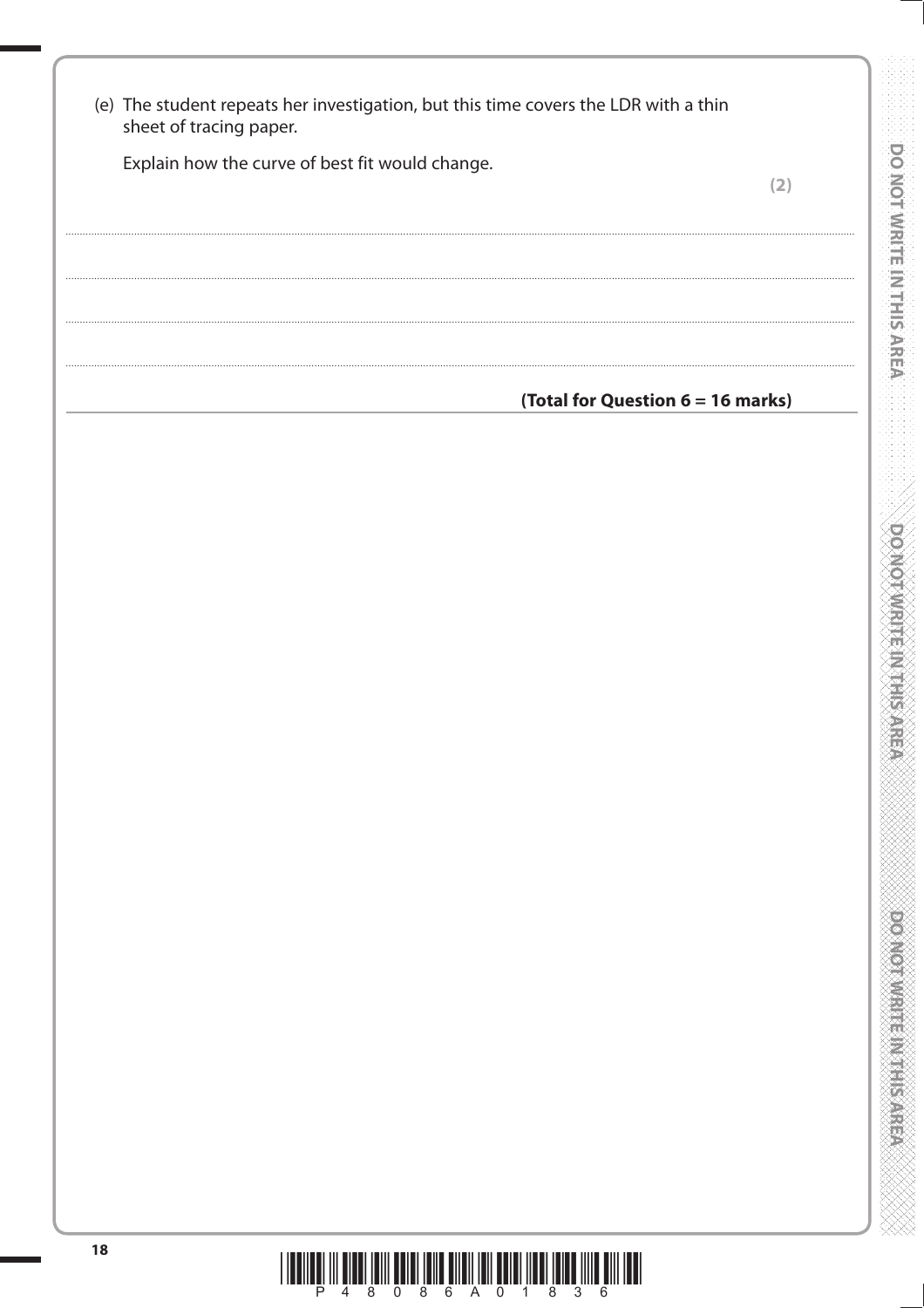- A student investigates the terminal velocity of steel balls falling through a thick liquid.  $\overline{\mathbf{z}}$ 
	- (a) (i) On the diagram, draw and label the forces acting on a steel ball as it falls at terminal velocity.

 $(3)$ 



(ii) Explain, in terms of forces, what is meant by terminal velocity.

- (b) The student has five steel balls of different diameter and some thick oil.
	- (i) Name two additional pieces of apparatus the student would need in order to investigate the terminal velocity of the steel balls falling through the oil.

 $(2)$ 

**DO NOT WRITE IN THIS AREA** 

**POWOTWRITEINTHSAREA** 



19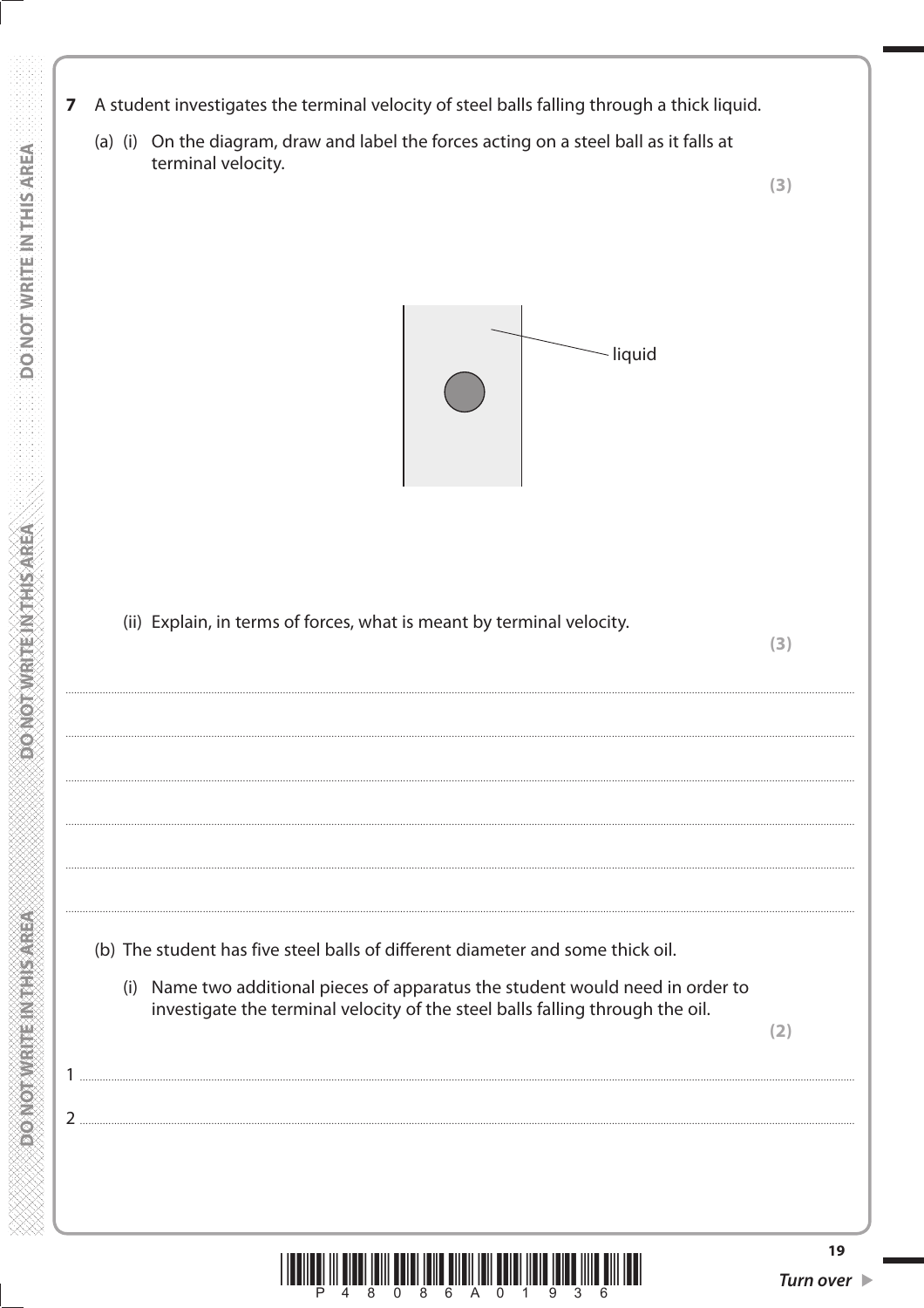(ii) Describe a method the student could use to investigate how the diameter of a steel ball affects the terminal velocity.

In your answer, you should include

- a labelled diagram  $\bullet$
- the measurements that the student should take
- how the student could use the measurements to find the terminal velocity.

 $(5)$ 

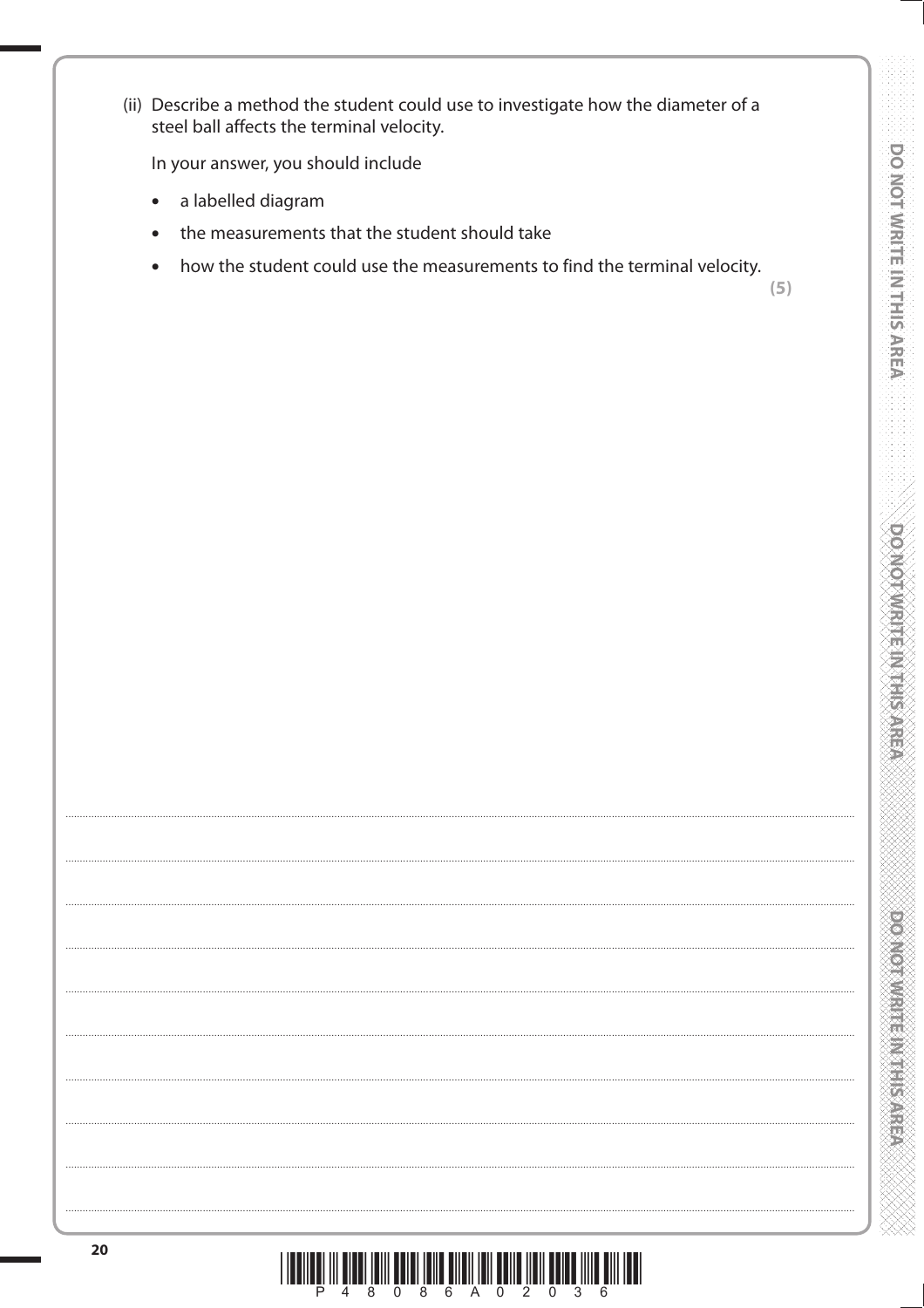

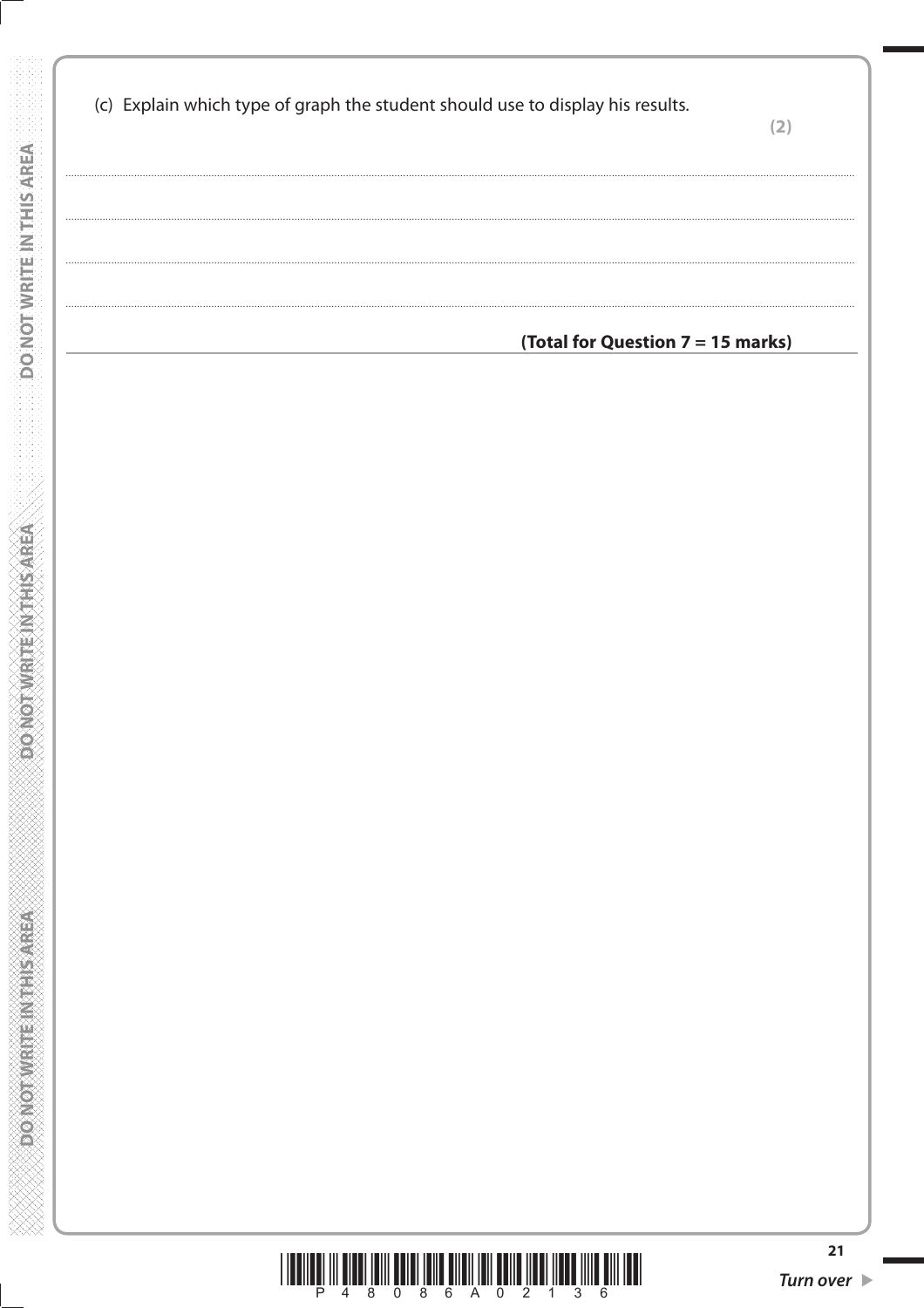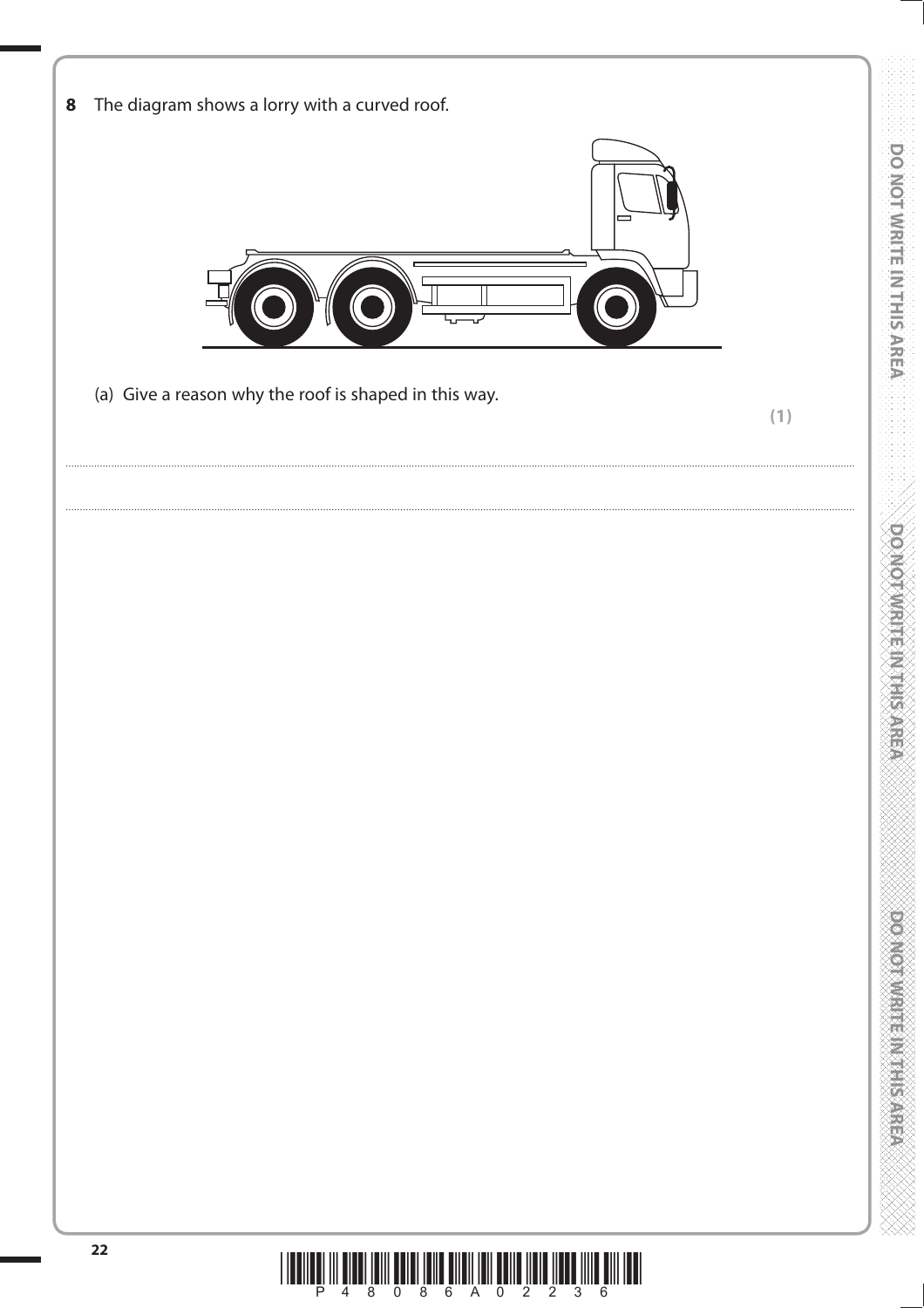$\begin{array}{c|c|c|c|c|c} \hline \textbf{0} & \textbf{0} & \textbf{0} & \textbf{0} & \textbf{0} & \textbf{0} & \textbf{0} & \textbf{0} & \textbf{0} & \textbf{0} & \textbf{0} & \textbf{0} & \textbf{0} & \textbf{0} & \textbf{0} & \textbf{0} & \textbf{0} & \textbf{0} & \textbf{0} & \textbf{0} & \textbf{0} & \textbf{0} & \textbf{0} & \textbf{0} & \textbf{0} & \textbf{0} & \textbf{0} & \textbf{0} & \textbf{$  (b) The lorry travels up a hill at a constant speed. The diagram shows the dimensions of the hill. 145 m  $\int$  17 m (i) State the relationship between work done, force and distance moved in the direction of the force. **(1)** (ii) The weight of the lorry is 180 kN. Calculate the work done against gravity by the lorry in moving to the top of the hill. **(3)** work done = .............................................................. J (iii) The lorry takes 8.0 s to travel up the hill. Calculate the useful power of the lorry. Give the unit. **(3)** useful power = .............................................................. unit ......................................

**DO NOT WRITE IN THIS AREA**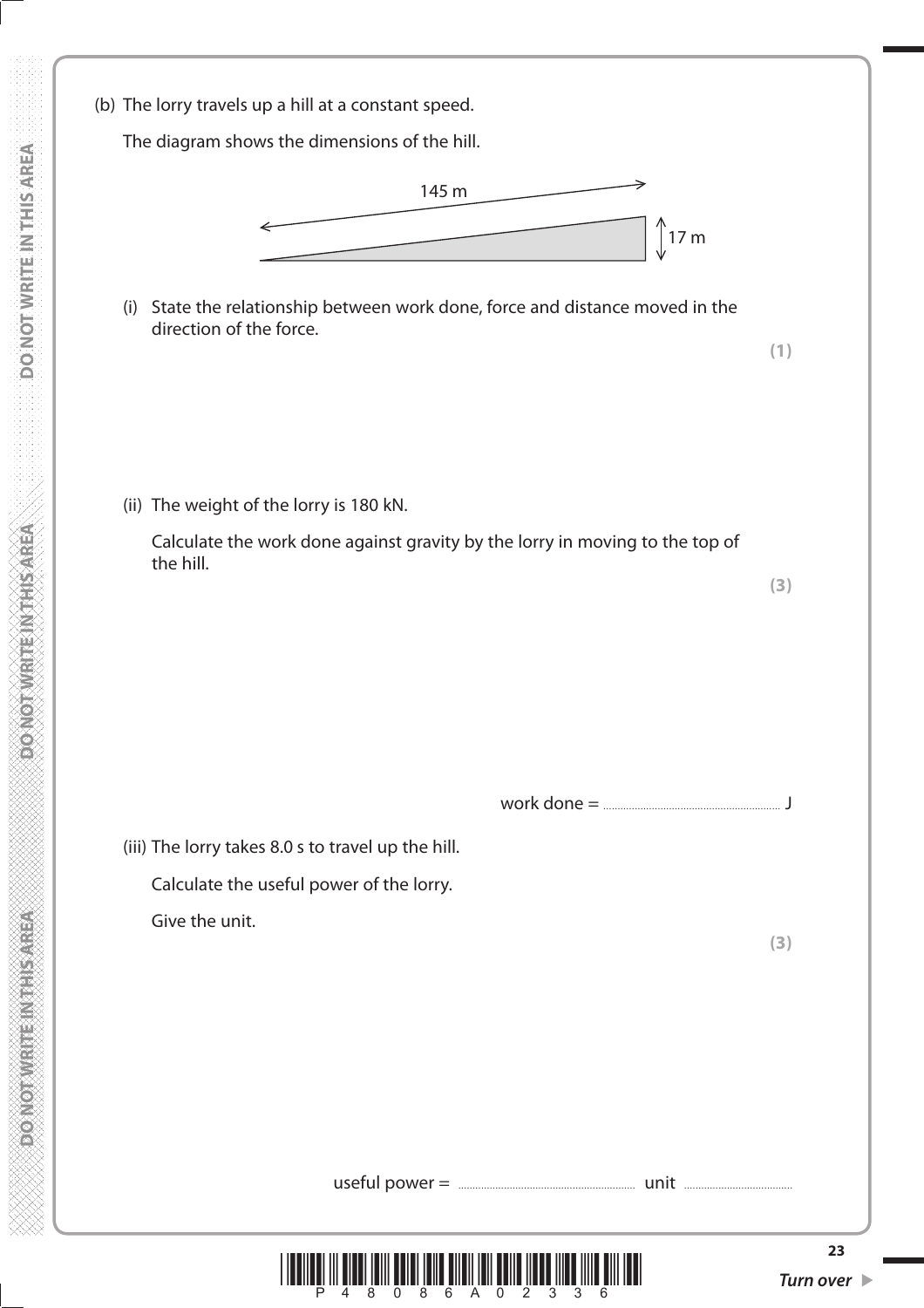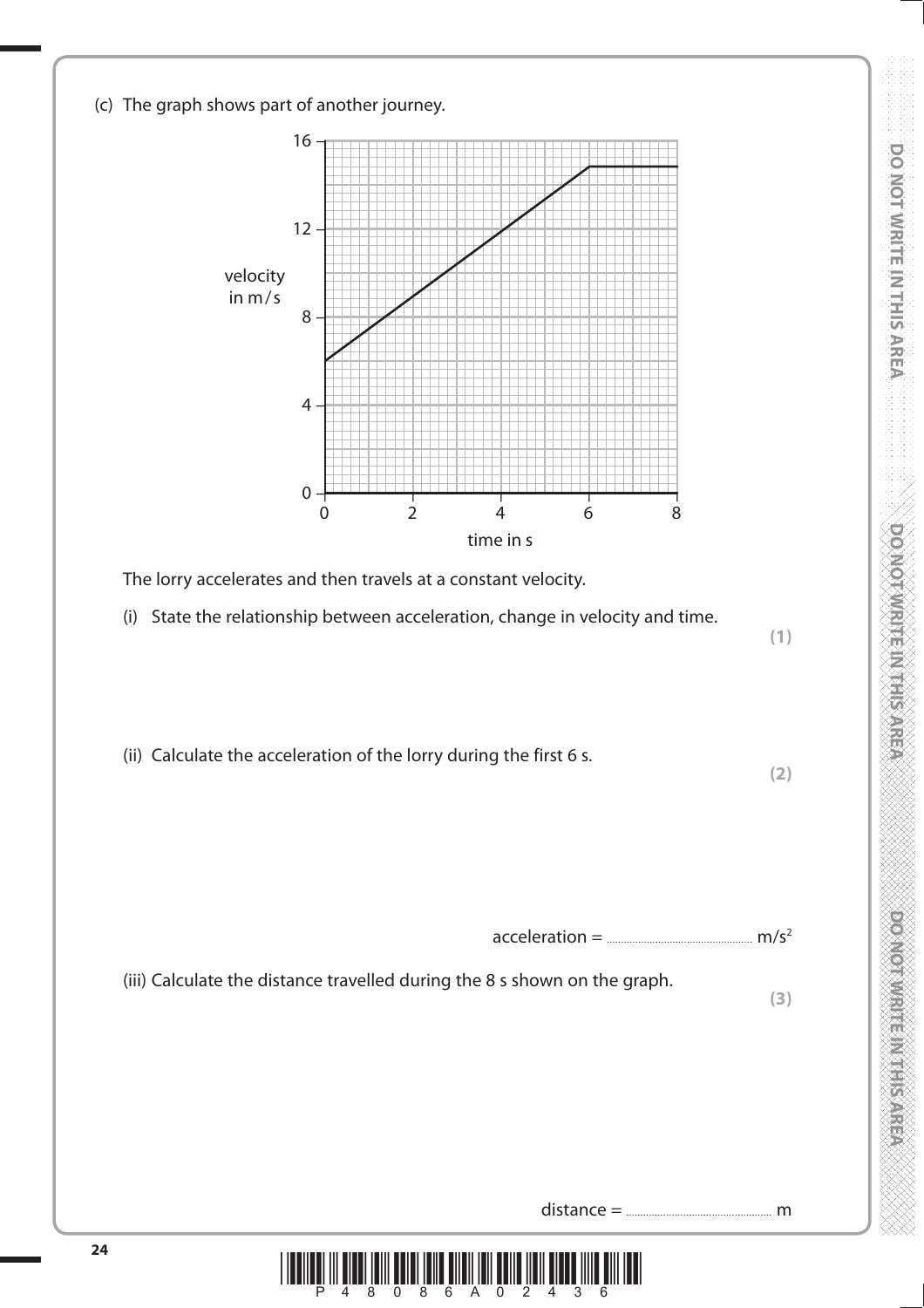(d) The lorry has 6 tyres. (i) State the relationship between pressure, force and area. **DO NOT WRITE IN THIS AREA**  (ii) The pressure in each tyre is 240 kPa. The weight of the lorry is 180 kN. Calculate the area of each tyre that is in contact with the road.

area = ................................................... m2

**(1)**

**(4)**

**(Total for Question 8 = 19 marks)**



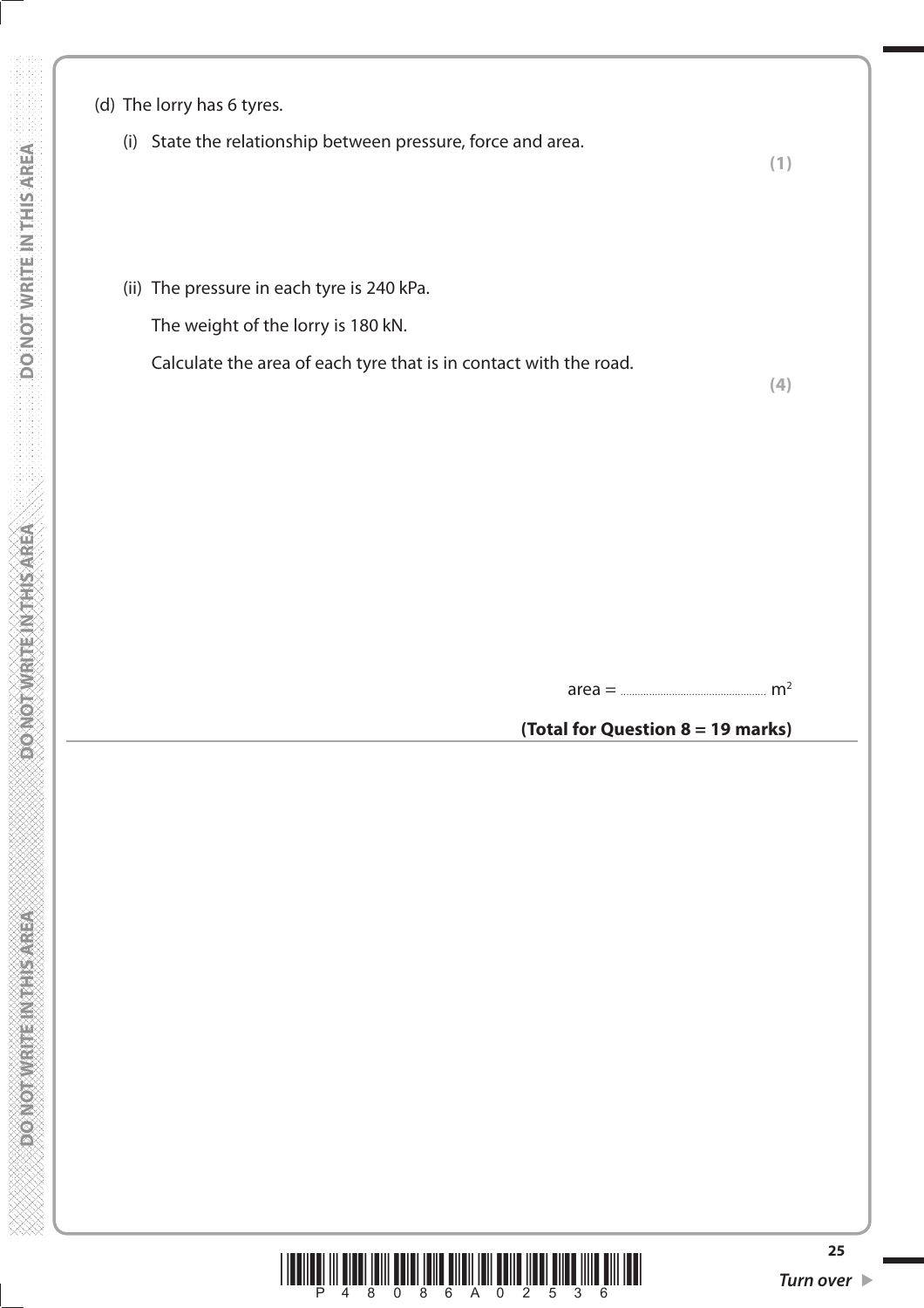A student investigates what happens when light passes through a glass prism.  $\mathbf{9}$ He shines red light into the prism so that the light is incident at 90° at A. He then completes the path of the light through the prism as shown.



**DONORMENT ENTERPRISE**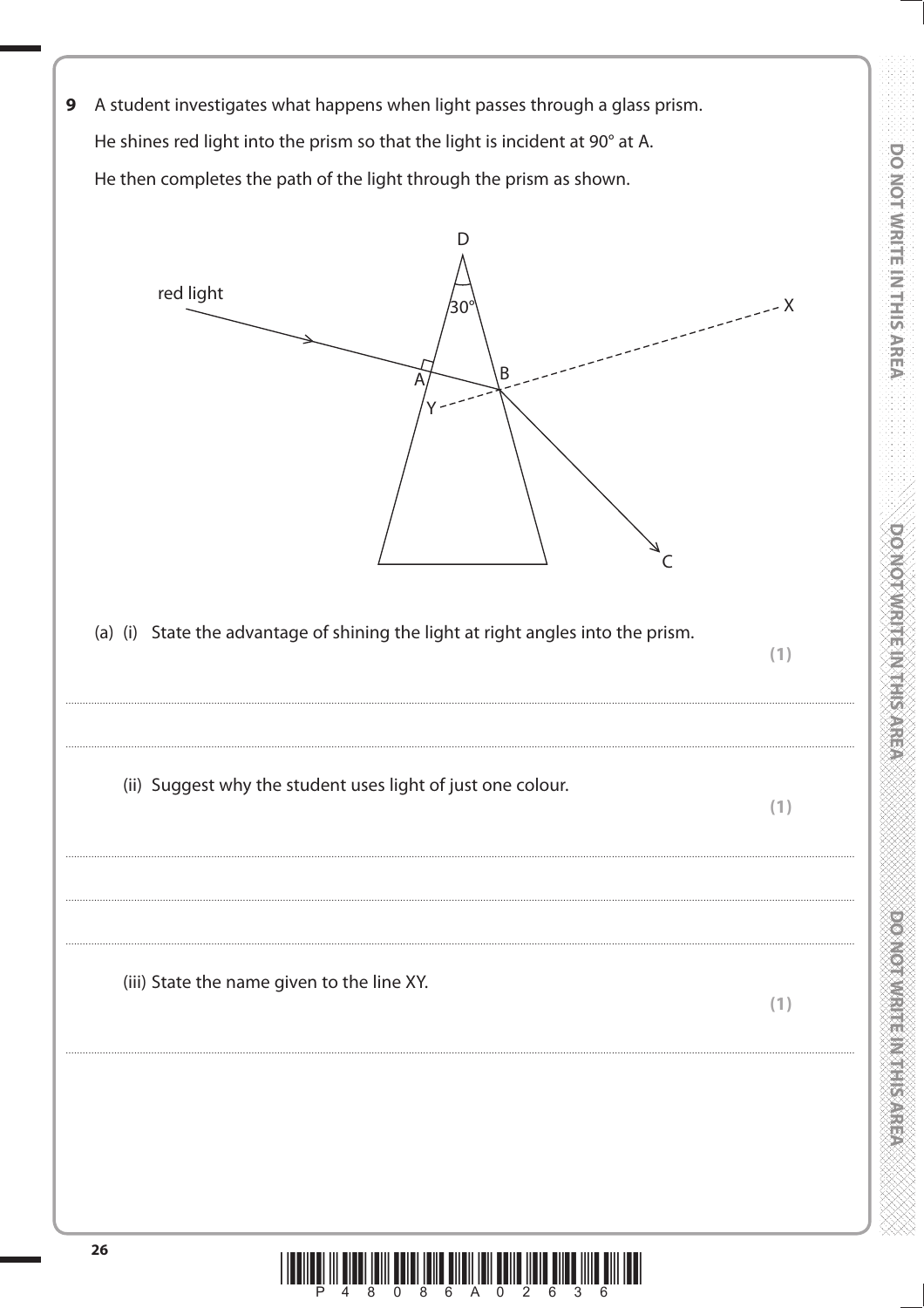| (b) (i) Measure the angle of refraction of the light at B.<br>(1)                                    |
|------------------------------------------------------------------------------------------------------|
|                                                                                                      |
| (ii) State the relationship between refractive index, angle of incidence and<br>angle of refraction. |
| (iii) The angle of incidence at B is 30°.                                                            |

Calculate the refractive index of the glass.

**(2)**

refractive index = .........................................

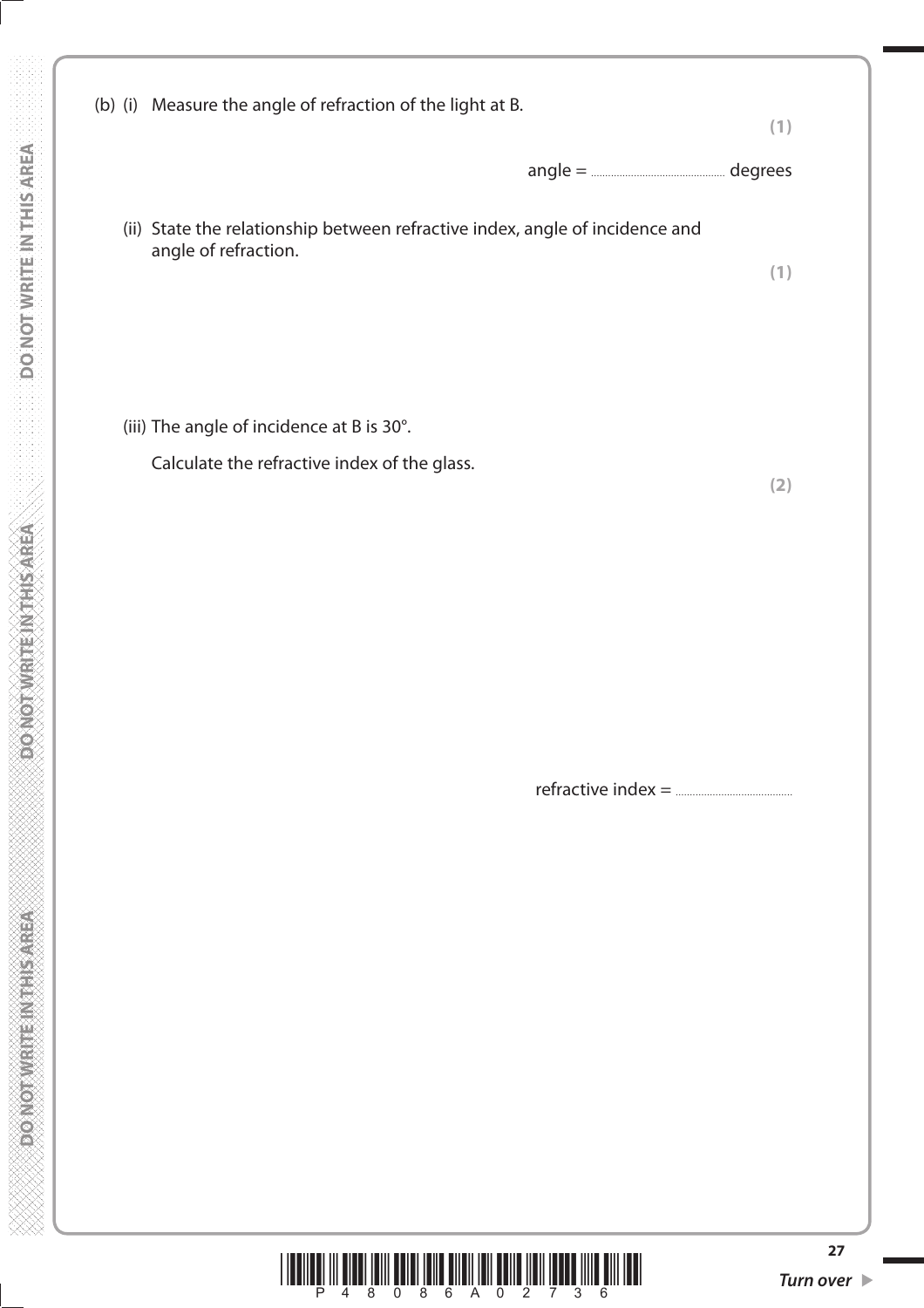

DO NOT WRITE IN THIS AREA

**DOMOTWRITE IN THIS AREA** 

**DO NOTWRITE IN THIS AREA** 

**ALLE AND AND AND AND AND AND ALL AND AND AND** Ш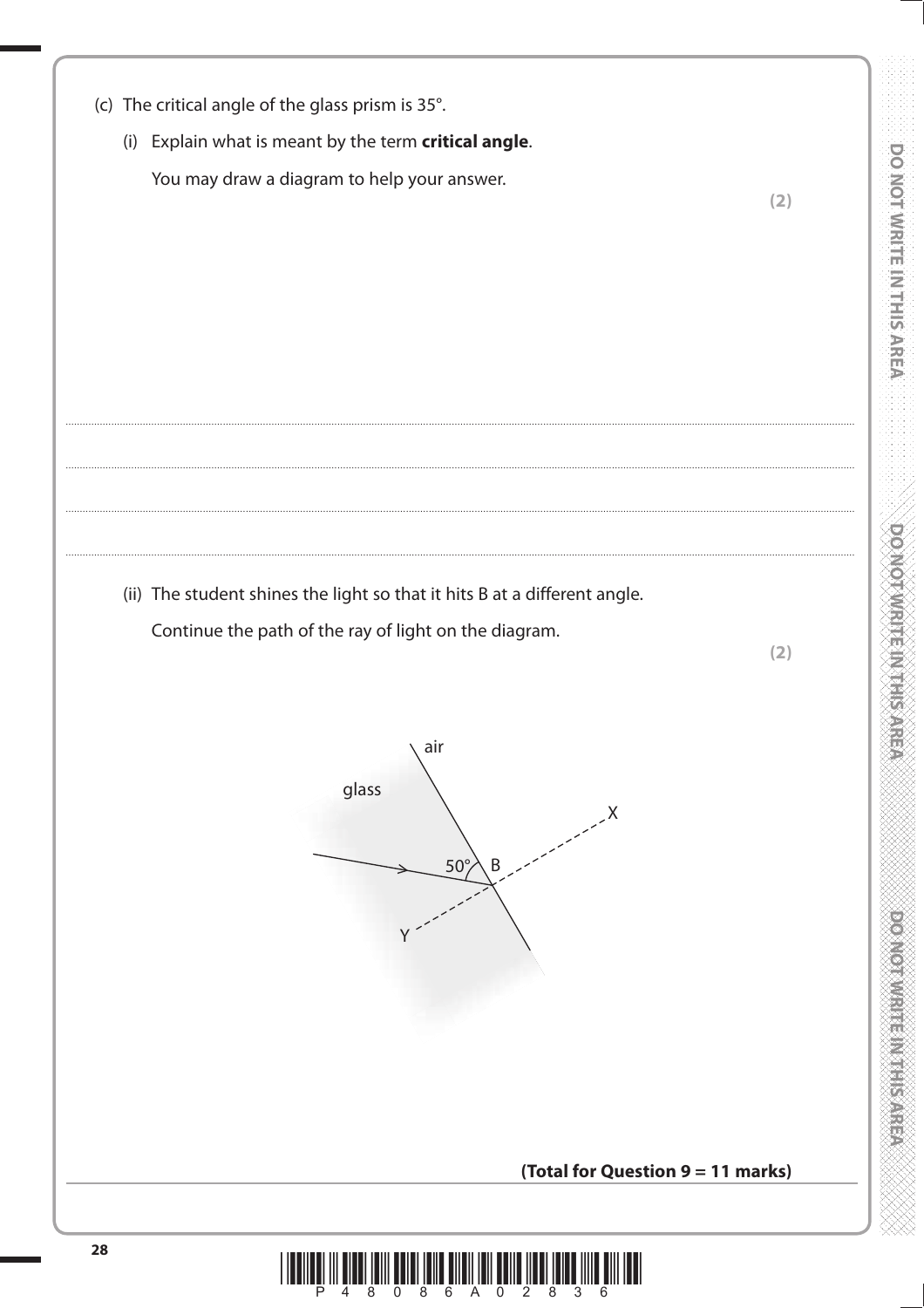

**BLANK PAGE**

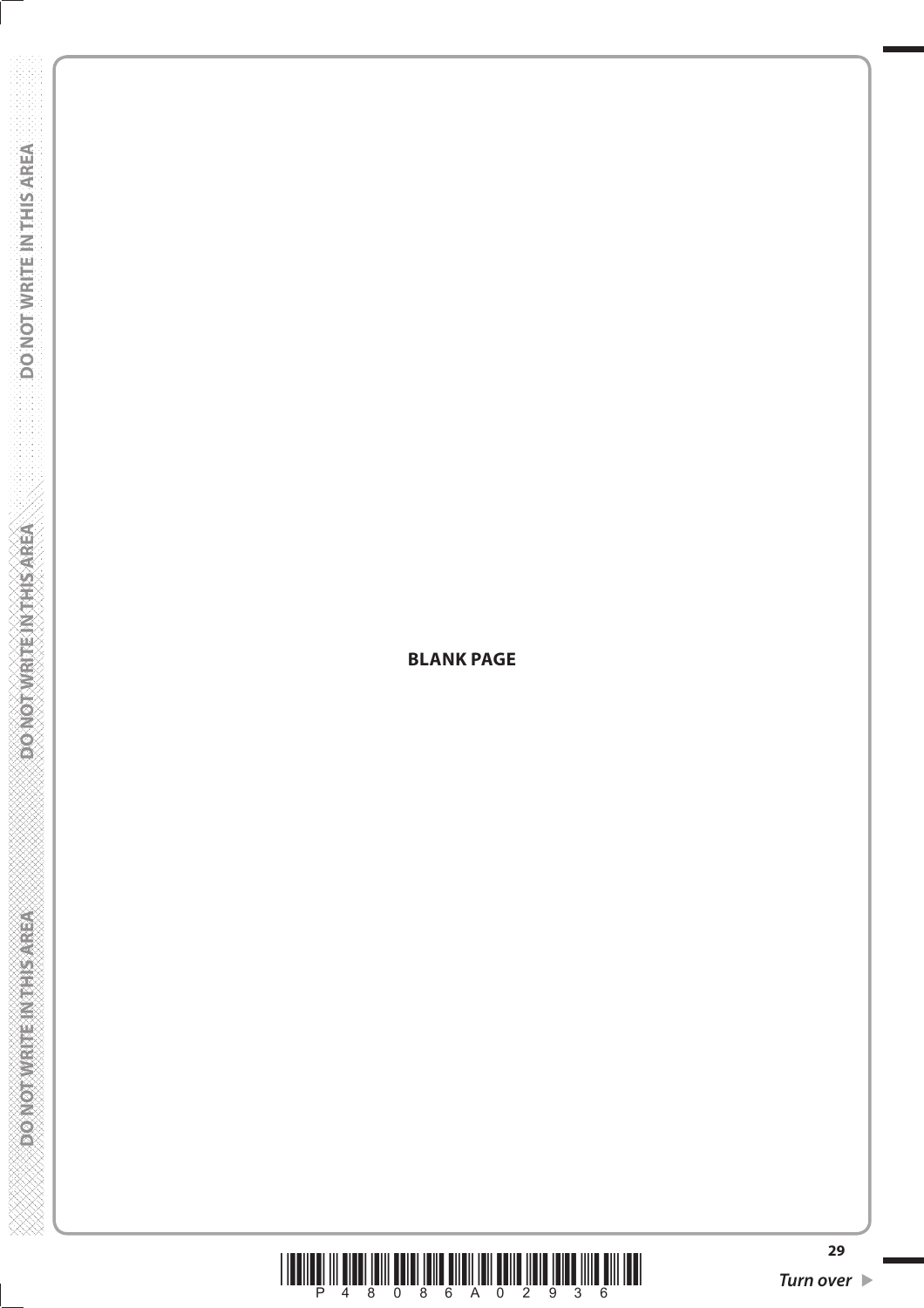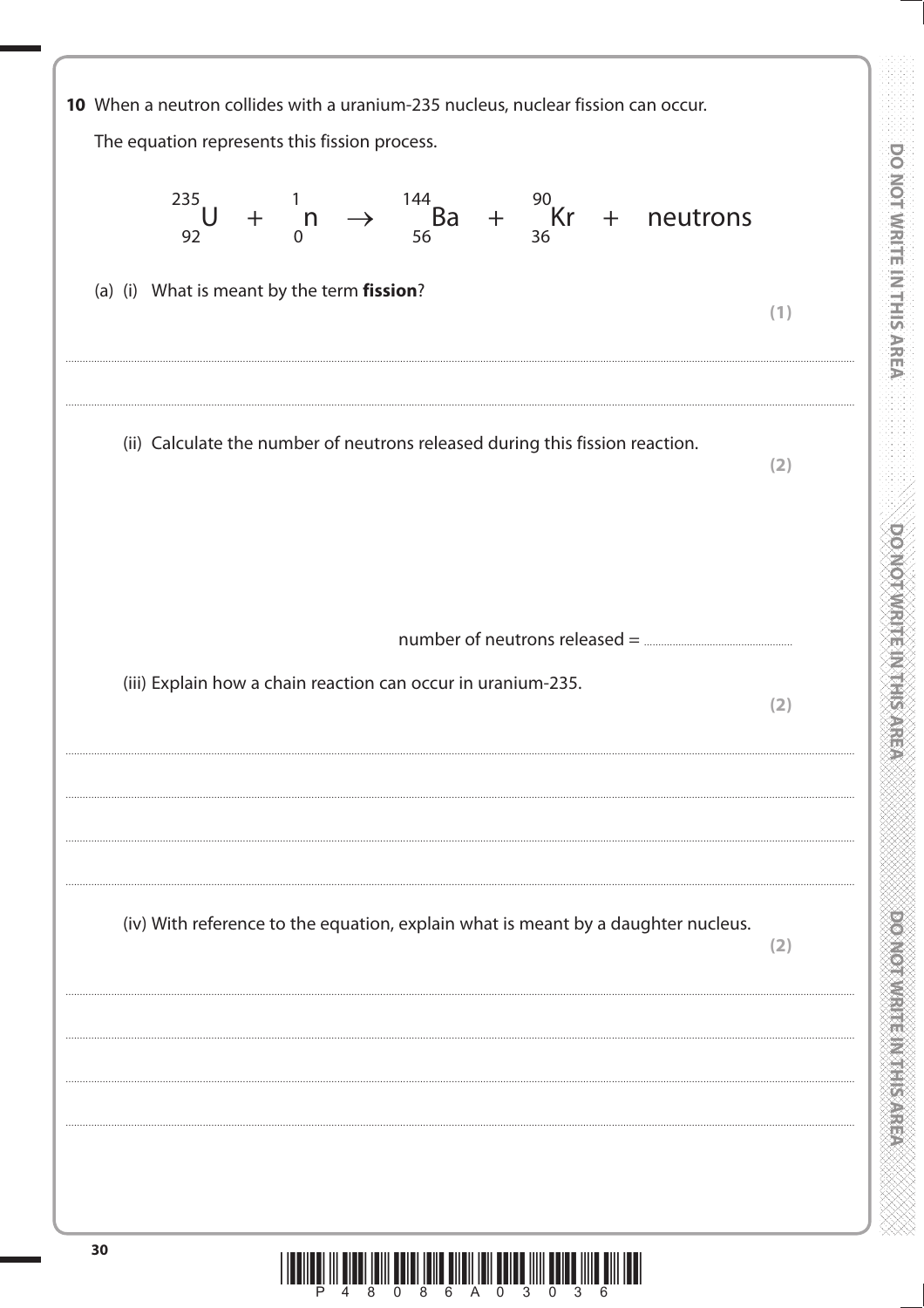(b) Barium-144 is a radioactive isotope that emits beta particles.

Explain what happens to the mass (nucleon) number of barium-144 when it emits a beta particle.

(Total for Question 10 = 9 marks)



DO NOT WRITE IN THIS AREA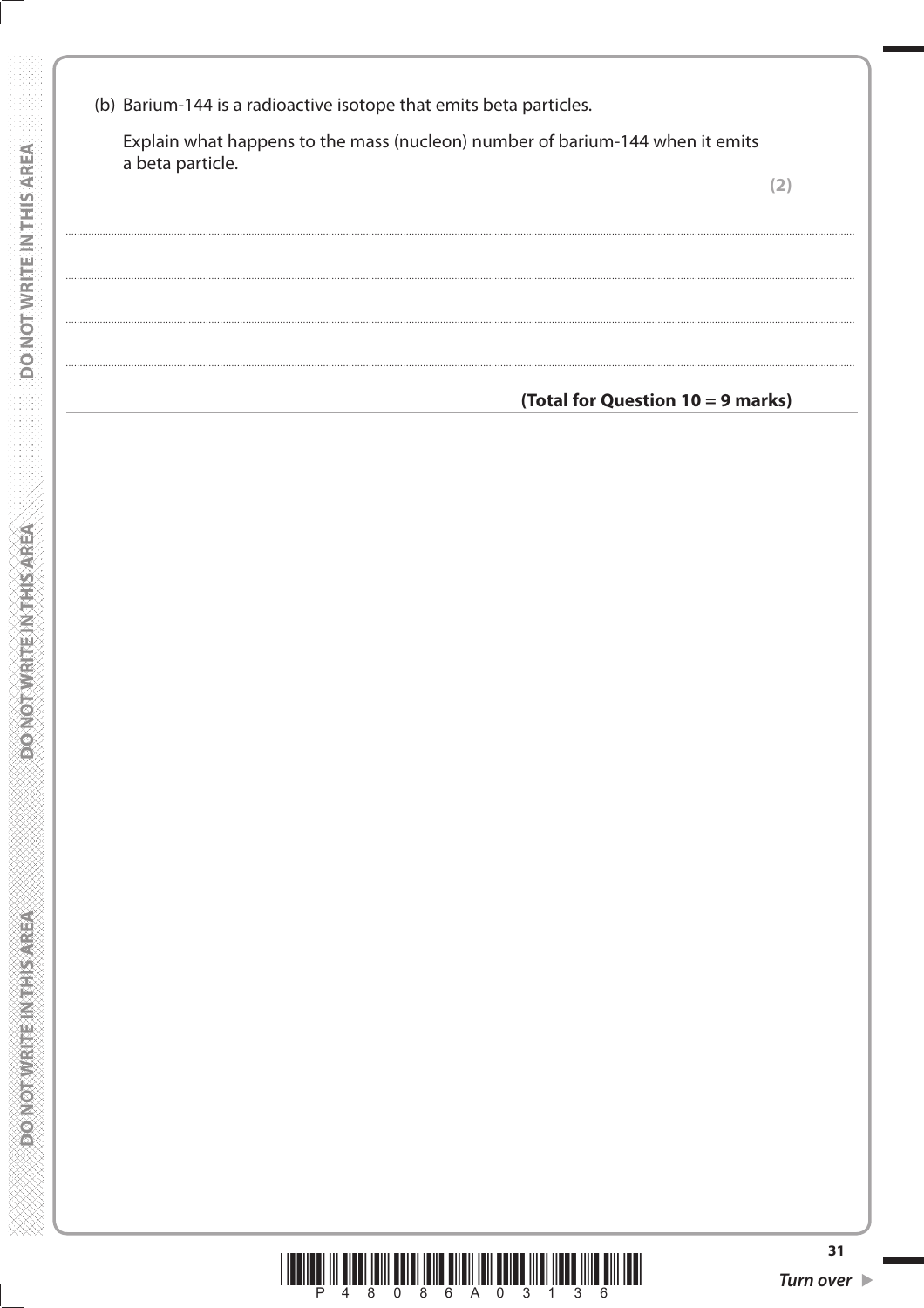**BLANK PAGE**

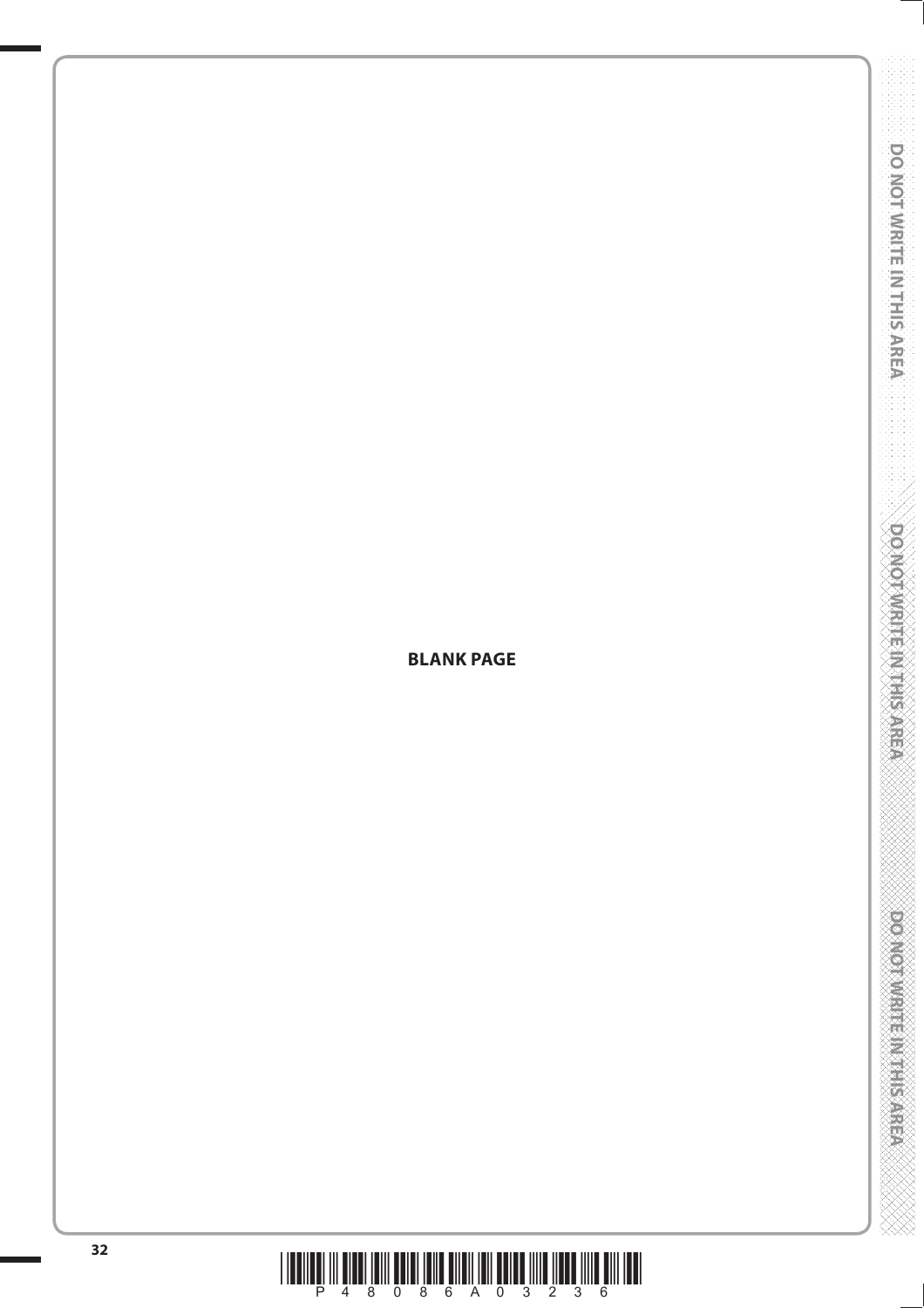## 11 (a) This apparatus can be used to investigate electromagnetic induction.



When the magnet is moved into the coil of wire, the voltmeter shows a negative reading.

State two separate changes, each of which would make the voltmeter show a positive reading.

 $(2)$ 



**MORE PROFESSION AND ROOM** 

 $2$ .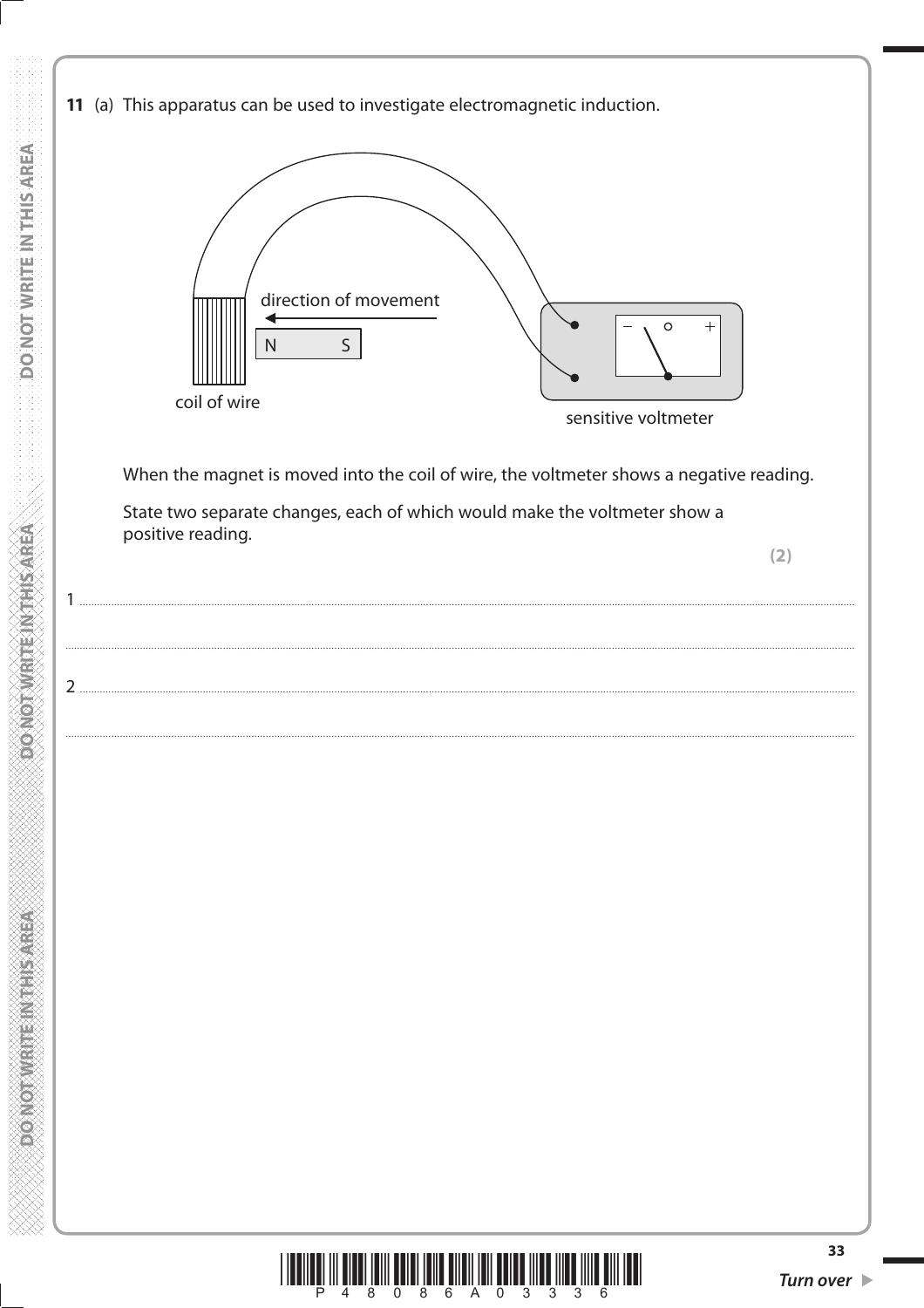| slip rings -<br>(i) Explain why a voltage is induced when the coil is turned. | coil of wire<br>$\boldsymbol{\mathcal{N}}$<br>brush<br>contacts | lamp<br>(2) |
|-------------------------------------------------------------------------------|-----------------------------------------------------------------|-------------|
|                                                                               |                                                                 |             |
|                                                                               |                                                                 |             |
|                                                                               |                                                                 |             |
| (ii) State two ways that this induced voltage can be increased.               |                                                                 | (2)         |
|                                                                               |                                                                 |             |
|                                                                               |                                                                 |             |

DO NOT WRITE IN THIS AREA **PONOTIVITIVE INTERNET** 

**POWER IN ENGINEERING**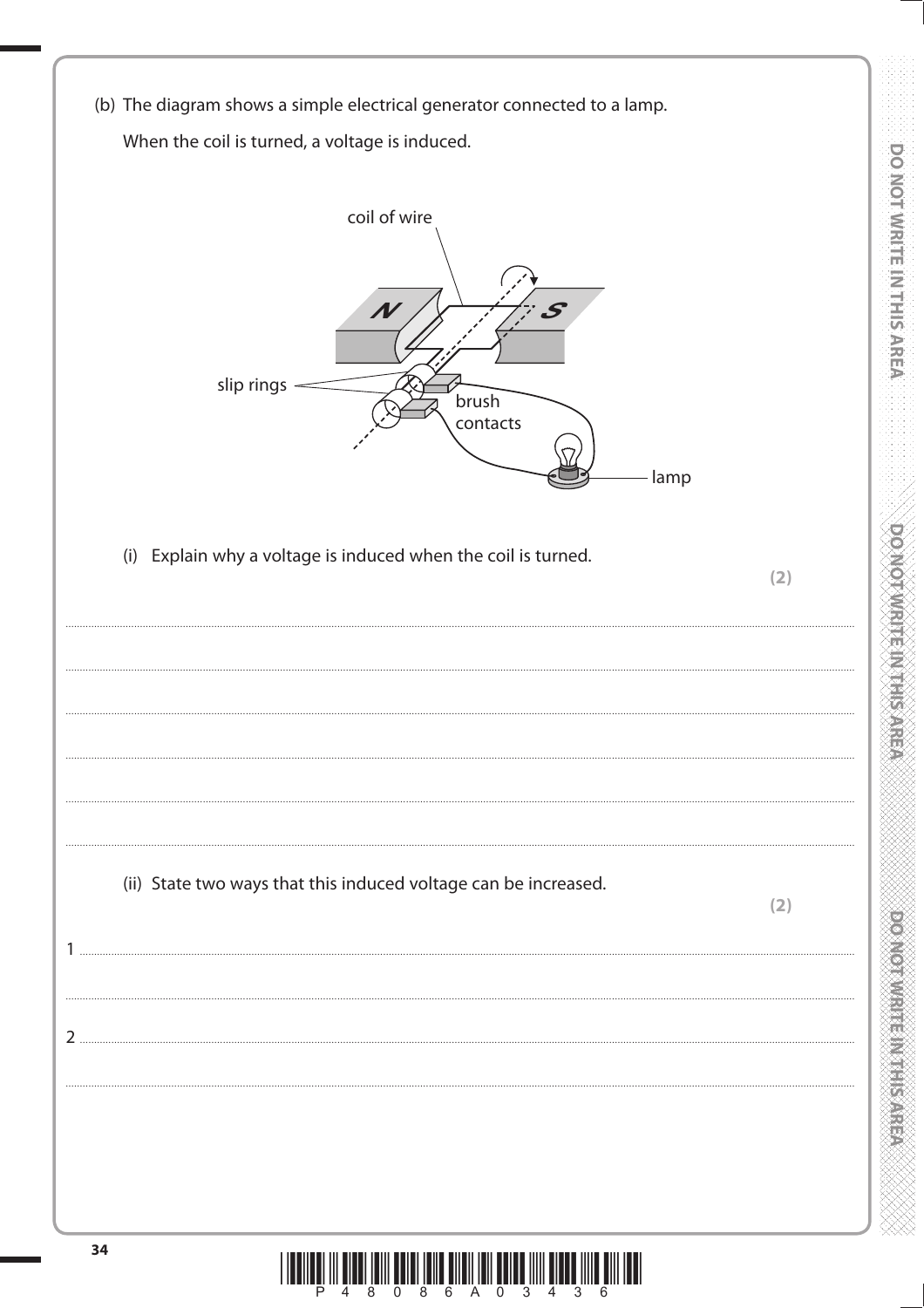**DO NOT WRITE IN THIS AREA** 

**DONOT WRITE NATHS AREA** 

**DONOT WRITEINTHIS AREA** 

When the lamp is disconnected from the generator, the coil is easy to turn.

Suggest, in terms of energy, why it is harder to turn the coil when the lamp is connected.

 $(2)$ 

(Total for Question 11 = 8 marks)

**TOTAL FOR PAPER = 120 MARKS**